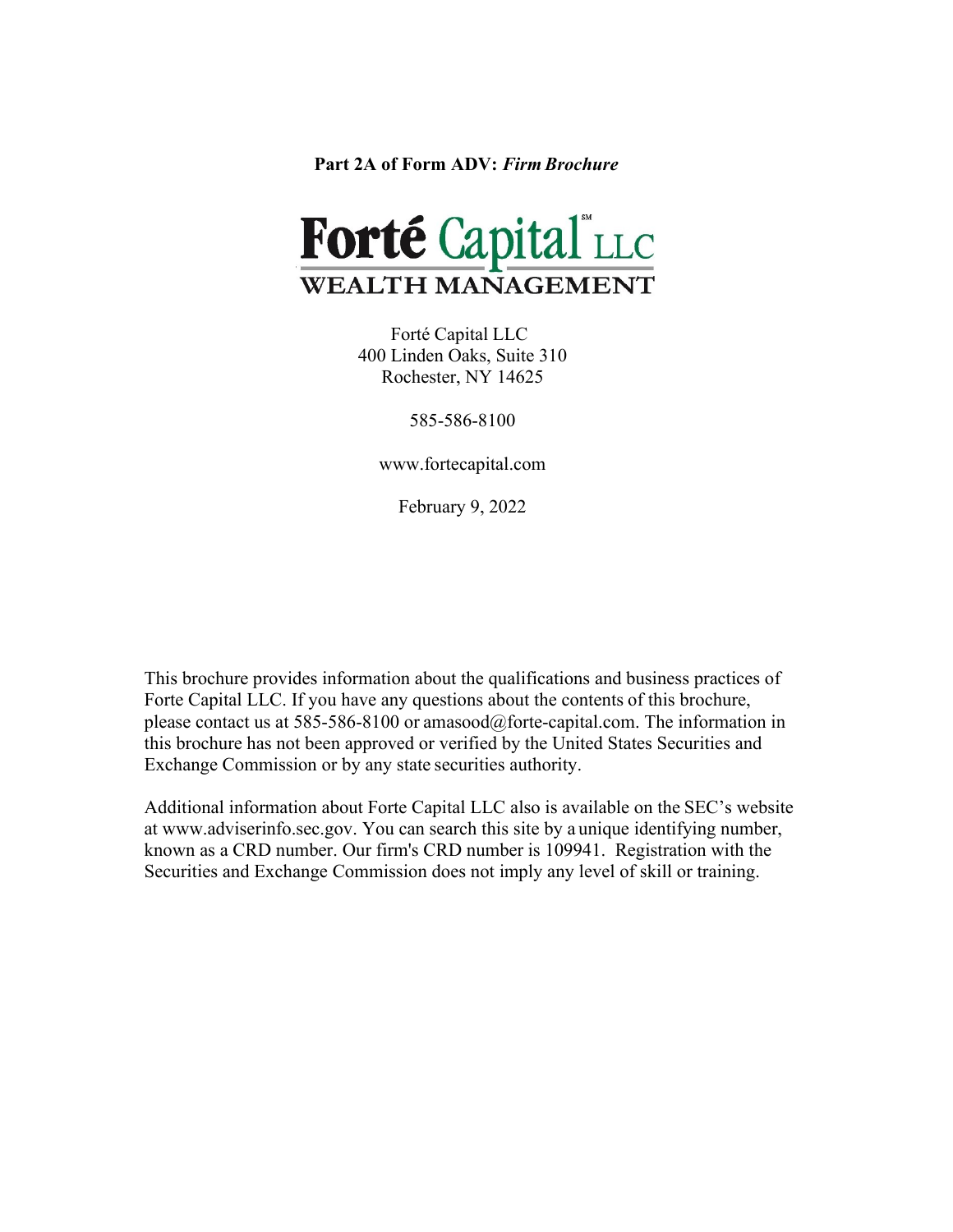## <span id="page-1-0"></span>**Item 2 Material Changes**

This Firm Brochure provides you with a summary of Forte Capital LLC's advisory services and fees, professionals, certain business practices and policies, as well as actual or potential conflicts of interest, among other things. This Item is used to provide our clients with a summary of new and/or updated information. We will inform you of the revision(s) based on the type of the new and/or updated information as follow:

- 1. Annual Update: We are required to update certain information at least annually, within 90 days of our firm's fiscal year end (FYE). We will provide you with either a summary of the revised information with an offer to deliver the full revised Brochure within 120 days of our FYE or we will provide you with our revised Brochure that will include a summary of those changes in this Item.
- 2. Material Changes: Should a material change in our operations occur, depending on its nature we will promptly communicate this change to clients (and it will be summarized in this Item). "Material changes" requiring prompt notification will include changes of ownership or control; location; disciplinary proceedings; significant changes to our advisory services or advisory affiliates – any information that is critical to a client's full understanding of who we are, how to find us, and how we do business.

Since the filing of our last annual updating amendment, we have no material changes to report.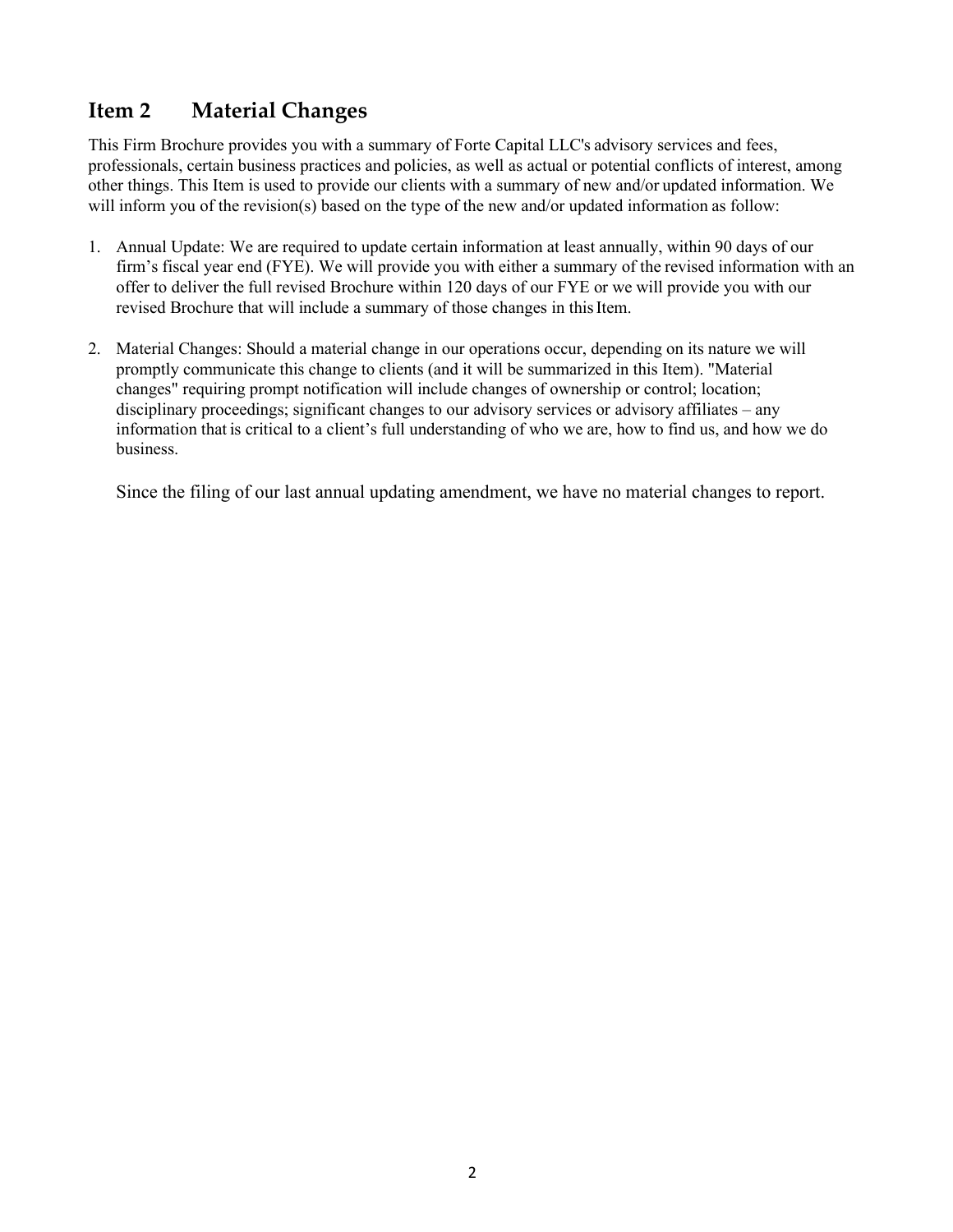# **Item 3 Table of Contents Page**

| Item 1  | Cover Page                                                                            | $\mathbf{1}$   |
|---------|---------------------------------------------------------------------------------------|----------------|
| Item 2  | <b>Material Changes</b>                                                               | $\overline{c}$ |
| Item 3  | <b>Table of Contents</b>                                                              | 3              |
| Item 4  | <b>Advisory Business</b>                                                              | $\overline{4}$ |
| Item 5  | Fees and Compensation                                                                 | 5              |
| Item 6  | Performance-Based Fees and Side-By-Side Management                                    | 7              |
| Item 7  | <b>Types of Clients</b>                                                               | 7              |
| Item 8  | Methods of Analysis, Investment Strategies and Risk of Loss                           | 7              |
| Item 9  | Disciplinary Information                                                              | 10             |
| Item 10 | Other Financial Industry Activities and Affiliations                                  | 10             |
| Item 11 | Code of Ethics, Participation or Interest in Client Transactions and Personal Trading | 11             |
| Item 12 | <b>Brokerage Practices</b>                                                            | 11             |
| Item 13 | <b>Review of Accounts</b>                                                             | 18             |
| Item 14 | Client Referrals and Other Compensation                                               | 18             |
| Item 15 | Custody                                                                               | 19             |
| Item 16 | <b>Investment Discretion</b>                                                          | 19             |
| Item 17 | <b>Voting Client Securities</b>                                                       | 20             |
| Item 18 | Financial Information                                                                 | 20             |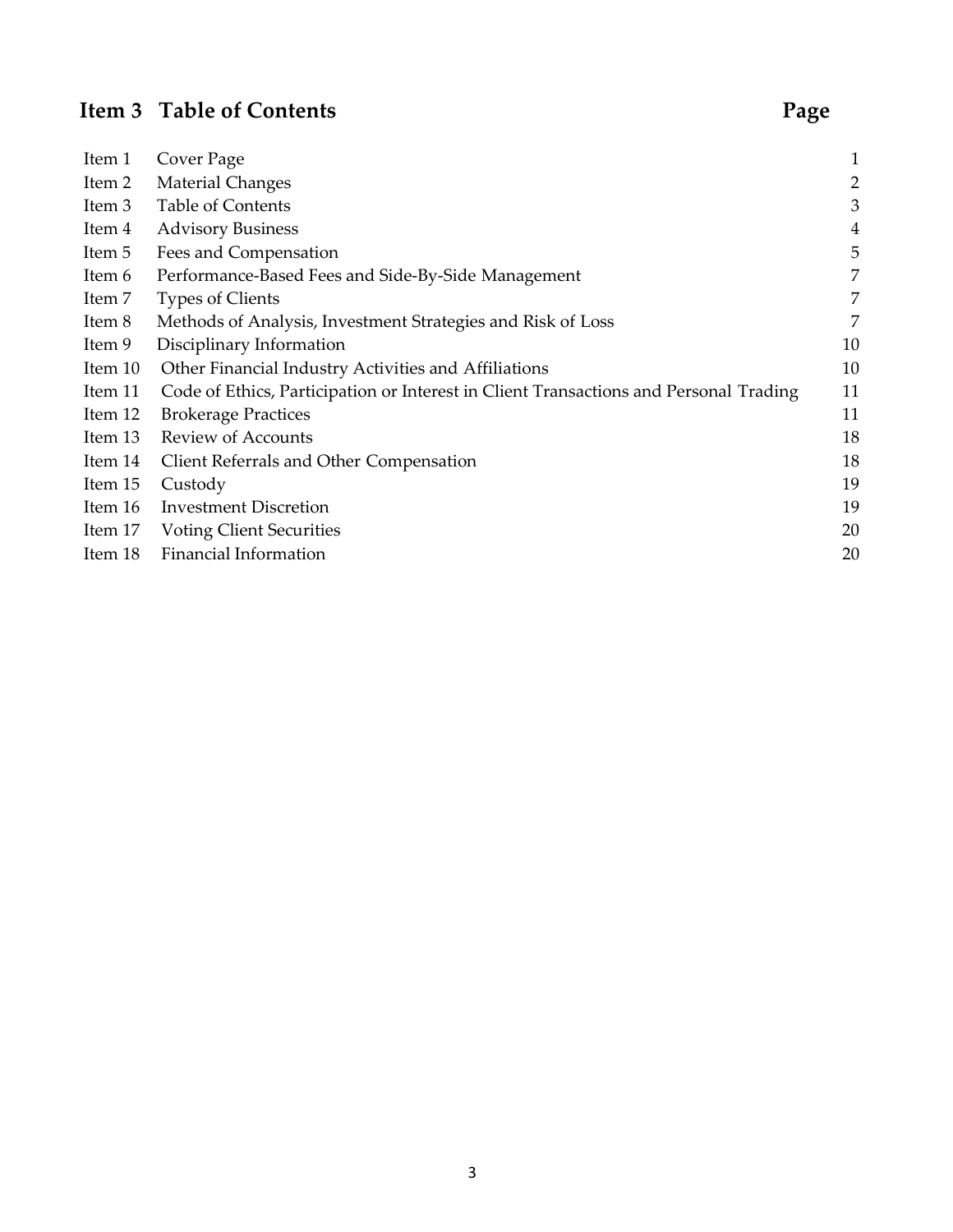## <span id="page-3-0"></span>**Item 4 Advisory Business**

Forte Capital LLC ("Forte Capital", "our", "we" or "the Firm") is an independent investment advisor that is registered with the SEC and was founded in 1996. We are based in Rochester, NY.

The principal owners of Forte Capital are:

Ajit J. Desphande Revocable Living Trust David W. Henion, CPA \* Dennis E. Lohouse, CFA Adil G. Masood, CPA Richard B. Nathan, CPA, MST Edmond D. Sheidlower, CMFC

\* Greater than 25% owners

## **Services**

Forte Capital provides the following services:

### Portfolio Management Services:

The Firm provides discretionary and non-discretionary investment management services based on each client's individual needs. Through personal discussions and questionnaires, Forte Capital creates an Investment Policy Statement ("IPS") for most clients that outline the client's asset allocation. For employee benefit plans ("Plans"), we will rely on the Plan'sIPS. If requested, Forte Capital will assist a Plan in developing their IPS. Forte Capital constructs and manages client's investment portfolios based on their investment policy.

Based on the client's risk tolerance, tax considerations, liquidity needs, time horizons, etc., clients may have different securities in their portfolio. In addition, clients may experience different levels of service based on their particular situation or requirements.

Clients may impose reasonable restrictions on investing in certain securities, types of securities, certain industries or sectors and social responsibility policies.

*ESG Investments:* Forte Capital's ESG security selection is typically limited to select Exchange Traded Funds ("ETFs") or third-party manager accounts that are managed by unaffiliated third parties. As such, Forte Capital has no control over the selection of investments within those ETFs or accounts and does not administer any positive or negative screens to assess the appropriateness of any individual securities bought or sold for the ETFs. Instead, Forte Capital relies on the representations and screening processes of the third-party advisers responsible for managing each ETF and/or account. While Forte Capital will conduct due diligence on each manager's overall investment mandate and philosophy, Forte Capital cannot guarantee that each security held within the ETF or third-party account structure will align with the ESG objectives and restrictions expressed by its clients.

### Financial Planning Services:

Advice is rendered in the areas of cash flow planning, investment risk management, retirement planning,asset allocation and investment selection. Forte Capital gathers required information through personal interviews. Information gathered includes a client's current financial status, future goals and attitudes towards risk. A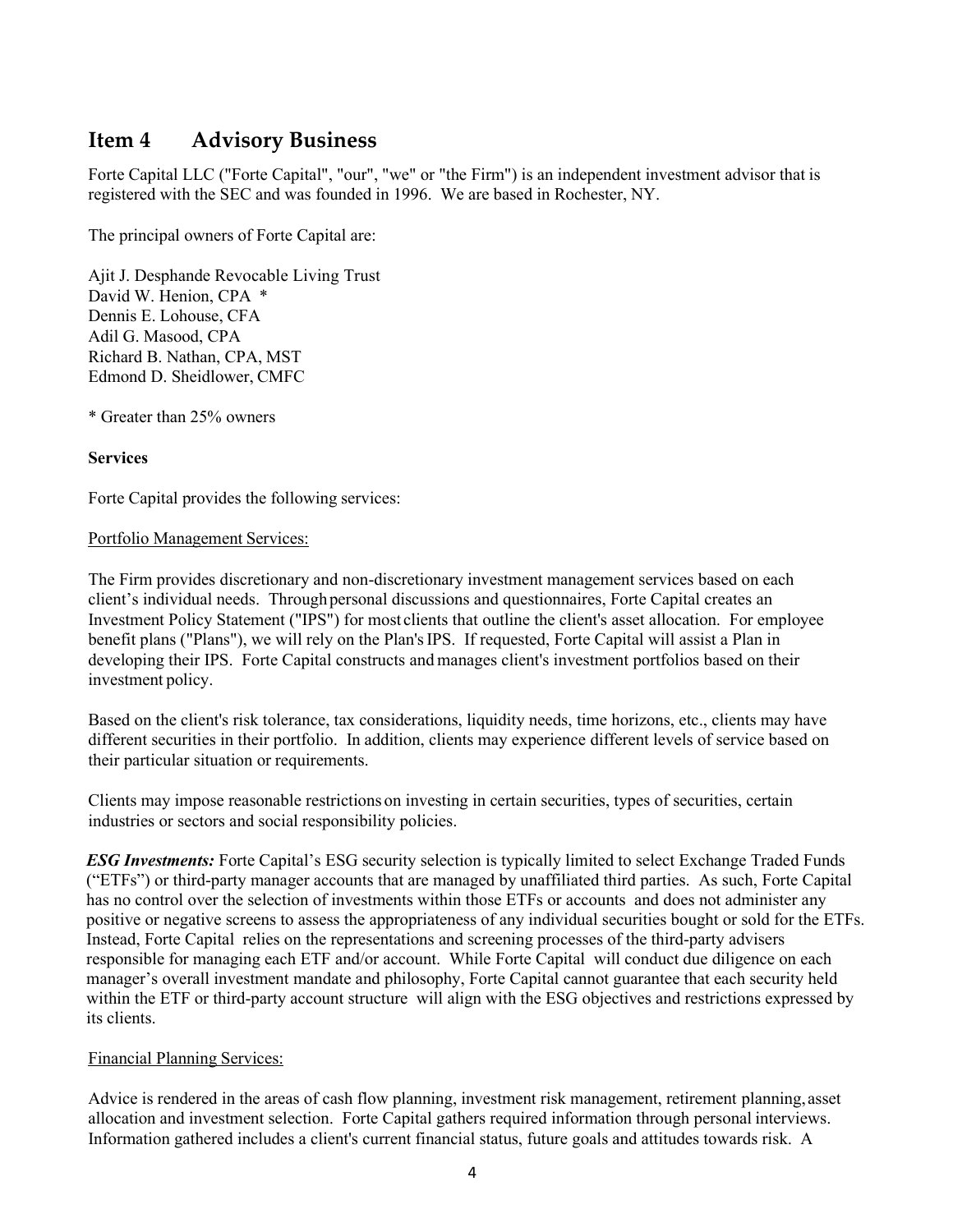retirement cash flow report is prepared and provided to some clients. Should a client choose to implement our recommendations, Forte Capital suggests that the client work closely with his or her attorney, accountant, and insurance agent. Implementation of financial planning recommendations is entirely at the client's discretion.

## Non-Investment Consulting/Implementation Services:

To the extent requested by the client, Forte Capital may provide consulting services regarding non-investment related matters, such as estate planning, tax planning, insurance, etc. Neither Forte Capital, nor any of its representatives, serves as an attorney, accountant (although certain of Forte Capital's representatives are CPAs, no such representative serves as a CPA to advisory clients), or insurance agent, and no portion of Forte Capital's services should be construed as such. To the extent requested by a client, Forte Capital may recommend the services of other professionals for certain non-investment implementation purposes (i.e. attorneys, accountants, insurance agents, etc.). The client is under no obligation to engage the services of any such recommended professional. The client retains absolute discretion over all such implementation decisions and is free to accept or reject any recommendation from Forte Capital. If the client engages any such recommended professional, and a dispute arises thereafter relative to such engagement, the client agrees to seek recourse exclusively from and against the engaged professional (attorney, accountants, insurance agents, etc.). We receive no consideration for said referrals.

Financial planning recommendations are not limited to any specific product or service offered by a broker dealer or insurance company.

Forte Capital may provide periodic investment consulting/asset allocation services for client's assets held "outside" (assets not under our Investment Management Agreement) such as 401(k) and 403(b) plans. Forte Capital generally does not charge for these services and accordingly does not provide continual supervisory services for these "outside" assets. The client retains absolute discretion over these "outside" assets and Forte Capital will not be responsible for the selection, performance or suitability of assets that the client holds in "outside" assets. Additionally, these assets are not included in the calculation for assets under management.

## Investment Consulting Services:

Forte Capital provides some or all of the following services to clients: periodic investment recommendations, portfolio reporting, and other agreed-upon administrative services.

### Client Obligations:

In performing its services, Forte Capital shall not be required to verify any information received from the client or from the client's other professionals and is expressly authorized to rely thereon.

In addition, each client is advised that it remains their responsibility to promptly notify Forte Capital if there is ever any change in their financial situation or investment objectives for the purpose of reviewing, evaluating or revising Forte Capital's previous investment management services and/or financial planning recommendations.

### Services in General

Our investment recommendations are not limited to any specific product or service offered by a broker dealer or insurance company and will primarily include advice regarding the following instruments:

- **Equity Securities**
- Debt securities, including corporate debt, US government, municipal debt
- Certificates of Deposit (CDs)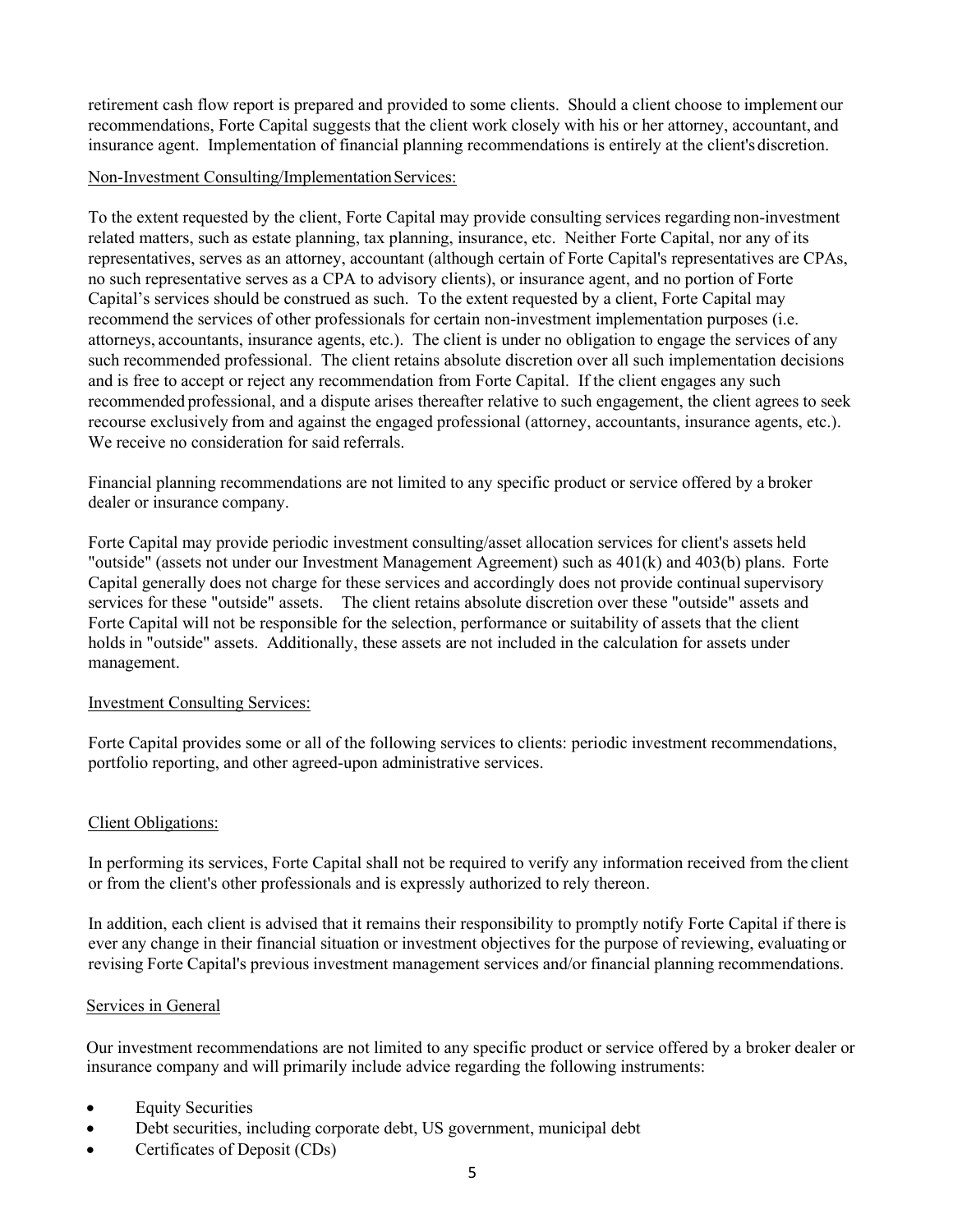- No-load or load-waived mutual funds
- Exchange-traded funds (ETFs)
- Cash/short term investment vehicles

### Assets Under Management:

Forte Capital's total assets under management as of December 31, 2021 are approximately \$1.45 billion.

Discretionary and non-discretionary assets under management as of December 31, 2021 are approximately \$1.4 billion and \$85 million, respectively.

## <span id="page-5-0"></span>**Item 5 Fees and Compensation**

### Portfolio Management Fees:

Forte Capital's investment management fee schedule is as follows:

| <b>Assets Under Management</b> | Maximum Annual Fee |
|--------------------------------|--------------------|
| First \$1 million              | 1.00%              |
| Next \$2 million               | $0.90\%$           |
| Next \$2 million               | 0.85%              |
| Next \$4 million               | 0.65%              |
| Next \$6 million               | 0.50%              |
| Next \$15 million              | 0.40%              |

We bill our discretionary and non-discretionary clients on a quarterly basis and are paid in advance using a fee schedule clearly described in each client's investment management agreement. Forte Capital, in its sole discretion, may charge a lesser investment management fee and/or reduce or waive its portfolio minimum based upon certain criteria (i.e. anticipated future earning capacity, anticipated future additional assets, dollar amount of assets to be managed, related accounts, account composition, negotiations with client, etc.). The fee will equal the applicable percentage of the market value of the assets in client account(s) on the last business day of the preceding calendar quarter (e.g., billing for the quarterly period January through March will be based on December's ending market value). In the event that the relationship is commenced or dissolved in the middle of a billing period, the fees will be pro-rated on a daily basis for the period outstanding and paid/refunded accordingly, as detailed in the investment management agreement. There is no fee adjustment as a result of cash/investment outflows/inflows from existing account(s) in the middle of a billing period. Generally, Forte Capital has the authority to deduct fees from client accounts, however, some clients pay by check. Some ERISA plans, however, are billed under different terms, as individually agreed upon with each plan.

 Either the client or Forte Capital can terminate a non-ERISA investment management agreement in writing and is considered effective two (2) business days after being sent by U.S. mail or electronically or else when actually received by the other party. For ERISA service agreements, a notice of termination must be in writing and is effective thirty (30) business days after being sent by U.S. mail or electronically or else when actually received by the other party. If the client terminates the custodian account linked to the separately managed account with us, or if the client links the account(s) to another advisor, or if the client transfers all of the assets in the account, Forte Capital will consider that to constitute a notice of termination effective on the date of the above actions.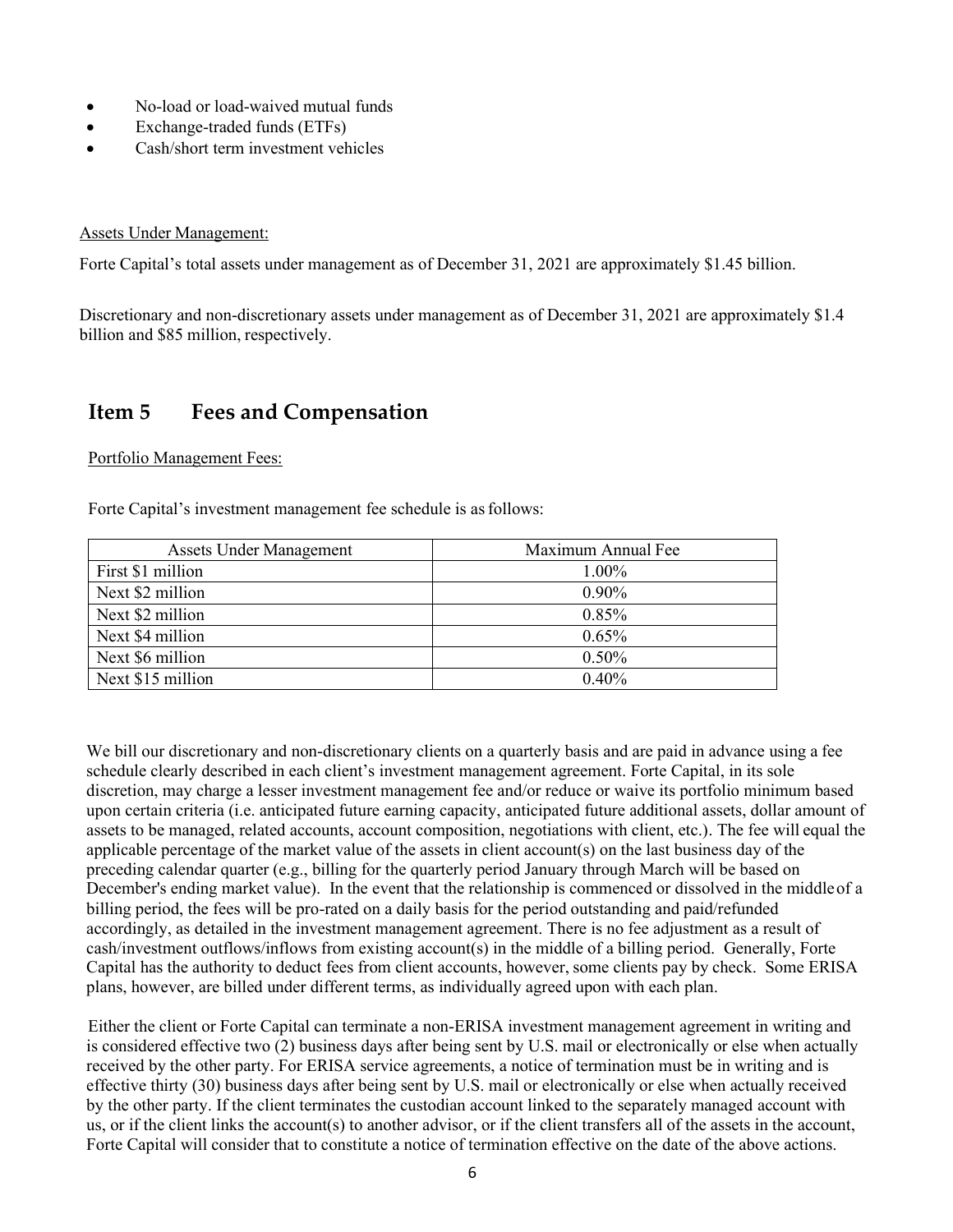Forte Capital compensates several of its employees based on a percentage of new business generated and client retention.

## Financial Planning Fees:

Forte Capital may provide financial planning services to most discretionary investment management clients at no additional cost. Some non-discretionary investment management clients may have a fixed fee arrangement, typically ranging from \$250 to \$500 per year. Some clients may pay the Firm for the services of our professional personnel at our then-current hourly rate, typically ranging from \$150 and \$250 per hour. Our rates are subject to periodic revision. We charge for the time our professional personnel spend on client accounts, including time spent in meetings with clients and others, time spent on telephone calls and other communications, and time spent on study, planning, analysis, preparation of reports and other work done by our professional personnel. We will charge annually in advance for this service. Payments are due 30 days after receipt of our invoice.

### Investment Consulting Services:

Fees for these services are negotiated based on a percent of assets or a fixed-fee, depending on the level of services provided, and are charged in advance. Forte Capital, in its sole discretion, may waive these fees based upon certain criteria (i.e. anticipated future earning capacity, anticipated future additional assets, dollar amount of assets to be managed, related accounts, account composition, negotiations with client, etc.).

## Administrative Services:

Fees for these services are individually negotiated with third-party financial firms and are typically assessed on an agreed-upon fixed fee basis or a percent of revenue of a financial firm. These fees are charged in arrears.

## **Important Additional Information**

### Fees in Advance of Service:

Under no circumstances do we require or solicit payment of fees in excess of \$1,200 more than six months in advance of services rendered.

### Mutual Fund Fees

All fees paid to Forte Capital for investment advisory services are separate and distinct from the fees and expenses charged by mutual funds and money market funds to their shareholders. These fees and expenses are described in each fund's prospectus. These fees will generally include a management fee, other fund expenses, and a possible distribution fee. The client's custodian may also charge a transaction fee. Accordingly, the client should review both the fees charged by the funds and the fees charged by Forte Capital to fully understand the total amount of fees to be paid by the client and to thereby evaluate the advisory services being provided.

### ETF Fees:

All fees paid to Forte Capital for investment advisory services are separate and distinct from the fees and expenses charged by Exchange Traded Funds ("ETFs") to their shareholders. These fees and expenses are described in each ETF's prospectus. These fees will generally include a Trustee fee, license marketing fee and other operating expenses. There may be additional transaction fees charged by the custodian.

### Trading and Other Costs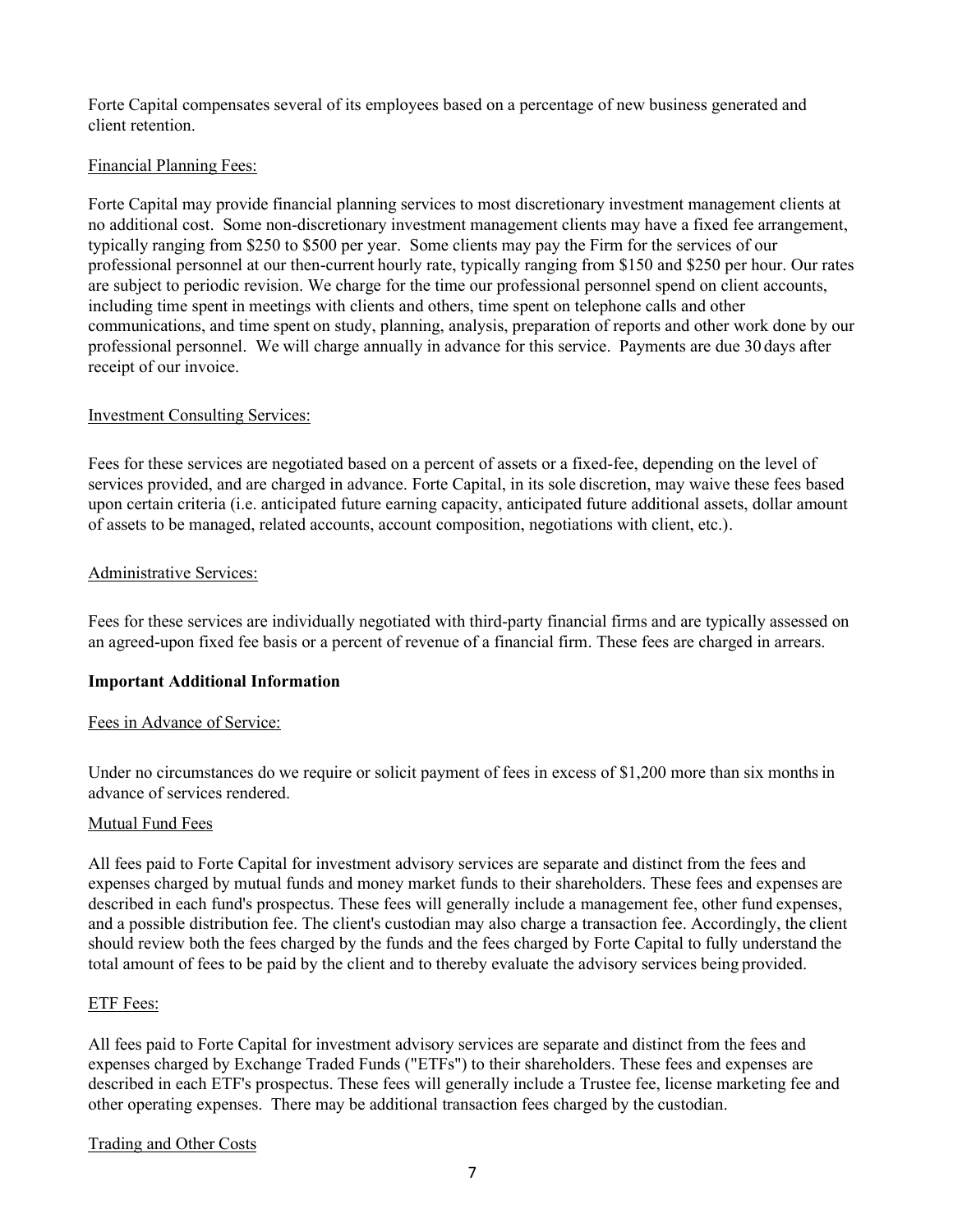In addition to Forte Capital's investment management fee, clients must pay any custodian fees and alltrading costs. Such charges, fees and commissions are in addition to Forte Capital's fee. The Firm does not receive any portion of the commissions, custodial fees or trading costs.

The Firm does not receive compensation for the sale of securities or other investment products. Forte Capital does not act as principal, buy securities for the Firm from any client or sell securities that the Firm owns to any client. The Firm does not act as broker dealer or agent to effect securities transactions for compensation.

### Negotiability of Fees

Fees and account minimums for all services are negotiable based upon certain criteria (i.e. anticipated future earning capacity, anticipated future additional assets, dollar amount of assets to be managed, related accounts, account composition, complexity of the relationship, etc.). Discounts, not generally available to our advisory clients, may be offered to family members of our staff.

We may group certain related client accounts for the purposes of determining the account size and/or annualized fee.

### Cash and Margin Holdings:

Unless agreed otherwise, any and all account asset classes, including cash positions, are included in the firm's advisory fee calculation. At certain times our advisory fee may exceed the money market and/or cash yields.

Depending on the agreement with a client, accounts with utilized margin may be billed on the higher-margin value. This presents a potential conflict because we earn a higher fee and have a disincentive to advise clients to reduce or eliminate the margin balance.

## <span id="page-7-0"></span>**Item 6 Performance-Based Fees and Side-By-Side Management**

Forte Capital LLC does not charge performance-based fees.

## <span id="page-7-1"></span>**Item 7 Types of Clients**

Forte Capital LLC provides advisory services to the following types of clients: high net worth individuals, pension and profit sharing plans, corporations, corporate pension & profit sharing plans, endowments, Foundations, Trusts, estates and charitable institutions.

The minimum account size for investment management services is \$500,000. This minimum is at the Firm's sole discretion. There is no minimum account size or annual fee for financial planning services or associated consulting.

## <span id="page-7-2"></span>**Item 8 Methods of Analysis, Investment Strategies and Risk of Loss**

Forte Capital has the ability to vary the client's exposure to equities, fixed income and cash versus the client's stated IPS or otherwise stated mandates and/or objectives depending on overall market conditions. Performance of client portfolios may not trackmovements in the overall stock and bond markets, particularly over the short-term. While the intent of our strategiesis long-term capital appreciation, total return and protection of capital, the investment return and principal value may fluctuate or deviate from overall market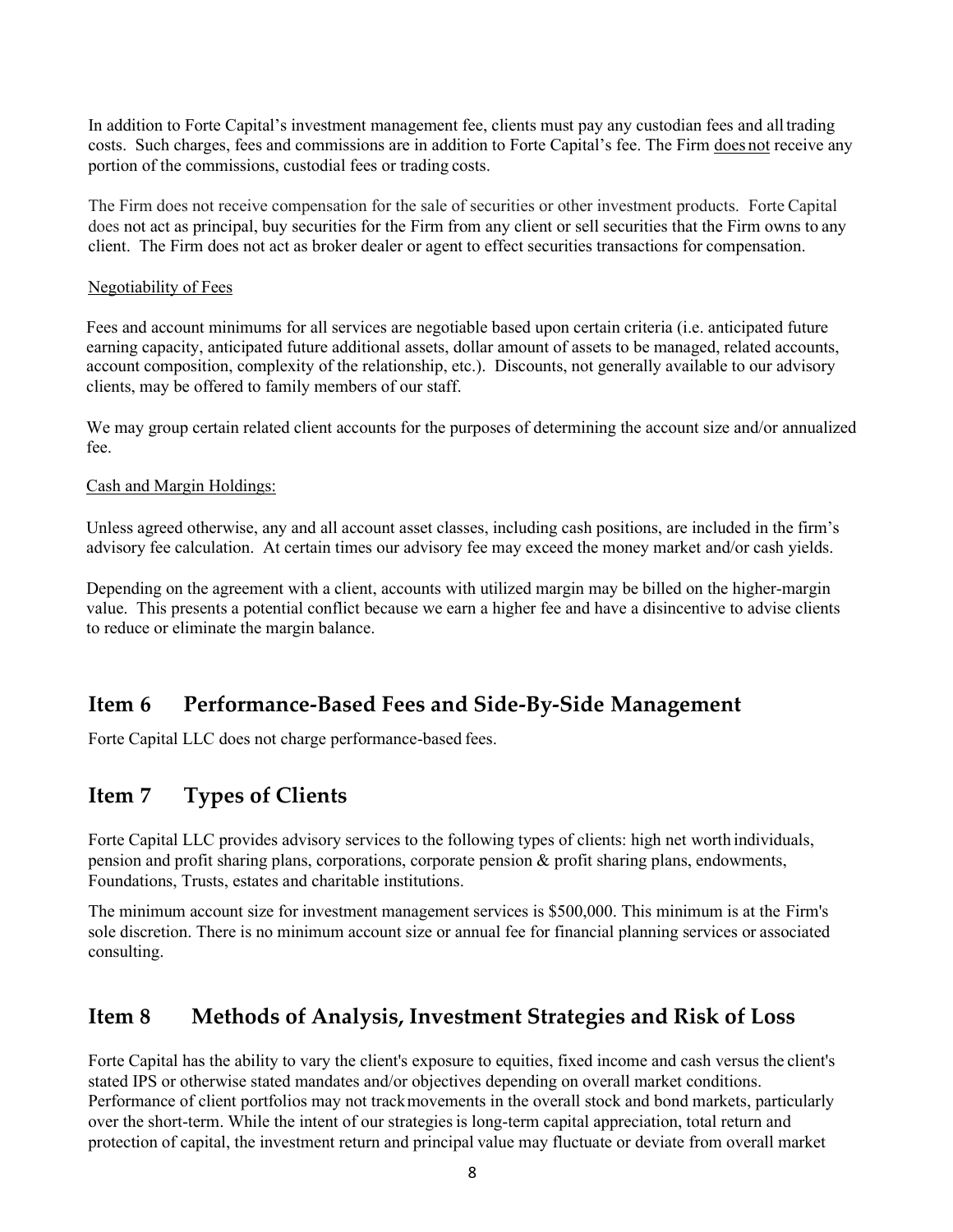returns to a greater degree than expected.

## Types of Investments:

Forte Capital offers large cap growth investment, equity income, balanced (stock/bond blend), fixed income, and actively traded asset allocation strategy investment management services.

Many client accounts are considered custom accounts. Accordingly, client accounts may hold different securities and different weightings based on various factors including tax considerations, personal risk profiles, and liquidity needs.

Portfolio holdings will typically be limited to domestic and foreign equity securities, ETFs, preferred securities, Master Limited Partnerships, corporate debt securities, certificates of deposit, municipal and United States government and agency securities, mutual funds, and options.

## Investment Process and Strategy:

Forte Capital's Investment Committee establishes and implements the investment strategy for the Firm's clients.

Generally, Forte Capital's research employs economic, fundamental and technical analysis as well as a qualitative appraisal of each company or mutual fund's management and business. We also use third-party newsletters, research, etc. Asset allocation is an important part of the process. The Firm believes the most appropriate returns for clients are achieved by maintaining client specific asset allocations.

## Individual Equity/Fundamental Analysis:

Individual equity research is company specific. The Firm engages in stock evaluation that focuses on individual companies that meet the Firm's quantitative criteria. Stock screens are run periodically to produce a list of companies for consideration. As market, economic and financial conditions change there may be stocks held in client accounts that do not meet the criteria or maintained for tax considerations. Forte Capital relies on third-party historical and projected data in the process. We believe that the information obtained is complete and accurate; however, no independent verification of the data, or company specific comments, have been performed

Forte Capital's main sources of information are from third party research and rating services. We may also evaluate, SEC filings, inspections of corporate activities, annual reports, prospectuses, research materials prepared by others, as well as corporate rating services, financial newspapers and magazines and company press releases.

Forte Capital uses:

- long term purchases (securities held at least one year)
- short term purchases (securities sold within a year)
- trading (securities sold within 30 days)

Fundamental analysis does not attempt to anticipate market movements. This presents a potential risk, as the price of a security can move up or down along with the overall market regardless of the economic and financial factors considered in evaluating the stock.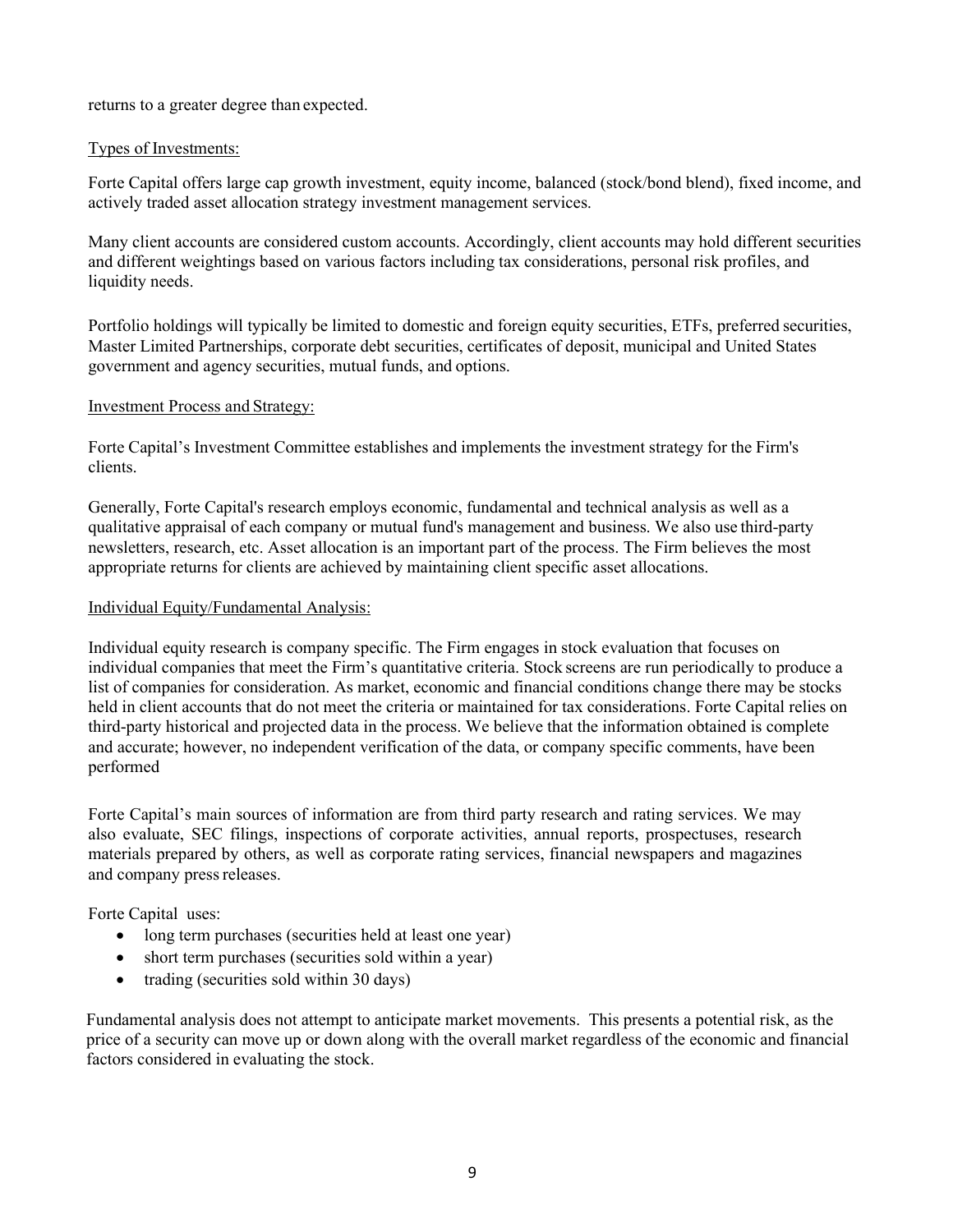## Mutual Fund/ETF Analysis:

The Firm reviews and analyzes third-party research on mutual funds and ETFs that are under consideration for inclusion in client portfolios. This process typically includes quantitative and qualitative analysis of each fund. The due diligence is done with the fund manager or analyst and may be written and/or oral.

A risk of mutual fund and/or ETF analysis is that, as in all securities investments, past performance does not guarantee future results. A manager who has been successful may not be able to replicate that success in the future. In addition, as we do not control the underlying investments in a fund or ETF, managers of different funds held by the client may purchase the same security, increasing the risk to the client if that security were to fall in value. There is also a risk that a manager may deviate from the stated investment mandate or strategy of the fund or ETF, which could make the fund or ETF less suitable of the client's portfolio.

## Fixed Income Security:

Individual fixed income research is issuer specific. Portfolio duration is based on the risk profile of the client. Forte Capital relies on internal and external fixed income and economic analysis as well as Moody's and S&P's credit analysis in determining appropriate securities for client portfolios.

There is an inverse relationship between interest rate movements and fixed income prices. Generally, when interest rates rise, fixed income prices fall and when interest rates fall, fixed income prices rise. Generally the longer a bond's maturity, the more sensitive it is to this risk. Bonds may also be subject to call risk, which is the risk that the issuer will redeem the debt at its option, fully or partially, before the scheduled maturity date. The market value of debt instruments may fluctuate, and proceeds from sales prior to maturity may be more or less than the amount originally invested or the maturity value due to changes in market conditions or changes in the credit quality of the issuer. Bonds are subject to the credit risk of the issuer. This is the risk that the issuer might be unable to make interest and/or principal payments on a timely basis. Bonds are also subject to reinvestment risk, which is the risk that principal and/or interest payments from a given investment may be reinvested at a lower interest rate.

## Options:

In some circumstances, we may use options as an investment strategy. An option is a contract that gives the buyer the right, but not the obligation, to buy or sell an asset (such as a share of stock) at a specific price on or before a certain date. An option, just like a stock or bond, is a security. An option is also a derivative, because it derives its value from an underlying asset.

## **Risk of Loss:**

Investing in securities involves risk of loss that clients should be prepared to bear. While Forte Capital attempts to moderate these risks, there can be no assurance that its investment and trading activities will be successful or that clients will not suffer losses.

Clients should be aware of the following potential risks:

- No Guarantee of Investment Performance. Forte Capital cannot guarantee it will achieve positive or competitive investment returns. Unanticipated market conditions, political developments, regulatory andother factors, many of which cannot be anticipated or controlled, could result in Forte Capital not generating positive or competitive after-tax returns or in a client losing a portion of their investment.
- General Investment Strategy Risk. The majority of Forte Capital's investment activities will be based upon a strategy that requires, among other activities, anticipating economic trends or changes, evaluating the industry and prospects of companies and correctly anticipating the timing, direction and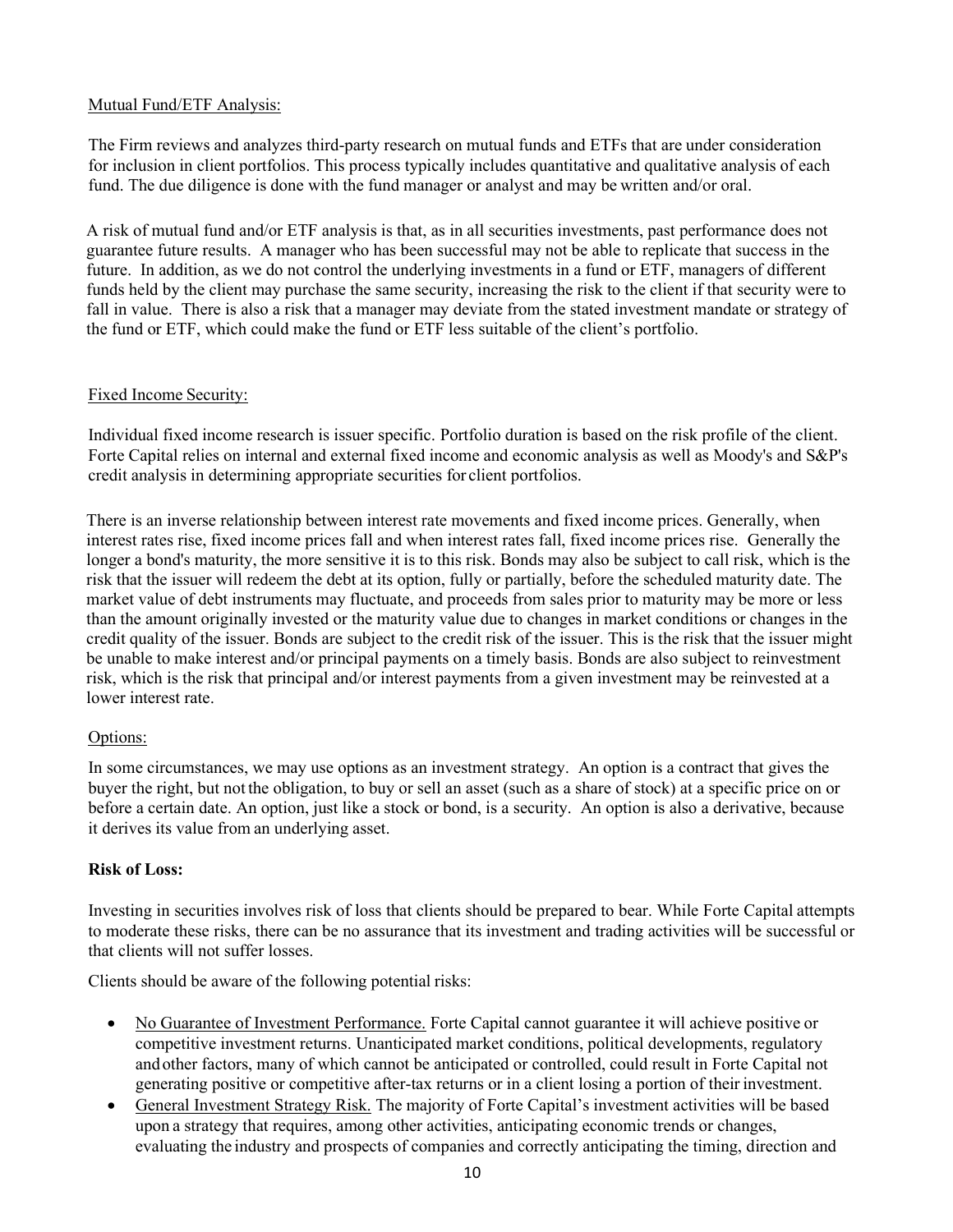magnitude of subsequent changes in the values of such securities. There can be no assurance that Forte Capital will be successful at implementing and managing the foregoing activities and no assurance that general market conditions andother market forces, which may be beyond control, will not prevent Forte Capital from successfully implementing and managing its investment strategy.

- Interest-rate Risk. Fluctuations in interest rates may cause investment prices to fluctuate. For example, when interest rates rise, coupon rates on existing bonds become less attractive, causing their market values to decline
- Inflation Risk. When any type of inflation is present, a dollar today will not buy as much as a dollar next year, because purchasing power is eroding at the rate of inflation.
- Reinvestment Risk. This is the risk that future proceeds from investments may have to be reinvested at a potentially lower rate of return (i.e. interest rate). This primarily relates to fixed income securities.
- Liquidity Risk. Liquidity is the ability to readily convert an investment into cash. Generally, assets are more liquid if many traders are interested in a standardized product. For example, Treasury Bills are highly liquid, while real estate properties are not.
- Financial Risk. Excessive borrowing to finance a business' operations increases the risk of profitability because the company must meet the terms of its obligations in good times and bad. During periods of financial stress, the inability to meet loan obligations may result in bankruptcy and/or a declining market value.
- Foreign Companies. In general, investment in foreign issuer securities entails additional risks such as limited transparency and accounting overview, varying frequency, availability and quality of financial information, limited enforcement opportunities by US regulators, and limited shareholder rights and/or remedies. Investors should understand that an index fund tracking a specific emerging market or international index generally does not consider or weigh investor protection considerations when investing in a particular security. In addition to a number of considerations when investing in any fund, investors in index funds and other passively-managed funds should understand the potential impact of the fund's passive investing strategy on the investor's exposure to risks in emerging or international markets. For example, an emerging market index fund may seek to track a specific emerging market index, and therefore may invest in all of the securities included in that index or only a sample of those securities. However, the composition of the emerging market index itself generally would not weigh individual securities by investor protection considerations. That is, in index construction, decisions are made on a jurisdiction-wide basis. For example, once jurisdiction is included, individual securities from that jurisdiction are included in the index based on the index provider's specific weighting methodology (e.g., based on market capitalization). The index may or may not weigh the jurisdiction as a whole on the basis of investor risk or other factors in addition to market capitalization. Investors should consider these index construction decisions and the related risks when investing such funds.
- Insolvency of Brokers and Others. Forte Capital may be subject to the risk of failure of the brokerage firms that execute the Firm's trades, the clearing firms that such brokers use, or the clearing houses of which such clearing firms are members.
- Effect of Substantial Withdrawals. Clients making substantial withdrawals within a short period of time could require liquidation of securities positions more rapidly than would otherwise be desirable, possibly reducing the value of the client's assets and/or disrupting Forte Capital's investment strategy. Reduction in assets could make it more difficult to generate a positive return or to recoup losses due to reductions in Forte Capital's ability to take advantage of particular investment opportunities.
- Tax Risks. Clients are urged to consult with a tax advisor with respect to the federal, state, and local tax consequences arising from investing with Forte Capital.
- Retirement Rollovers-Potential for Conflict of Interest: A client or prospective client leaving an employer typically has four options regarding an existing retirement plan (and may engage in a combination of these options): (i) leave the money in the former employer's plan, if permitted, (ii) roll over the assets to the new employer's plan, if one is available and rollovers are permitted, (iii) roll over to an Individual Retirement Account ("IRA"), or (iv) cash out the account value (which could, depending upon the client's age, result in adverse tax consequences). If Forte Capital recommends that a client roll over their retirement plan assets into an account to be managed by Forte Capital, such a recommendation creates a conflict of interest if Forte Capital will earn an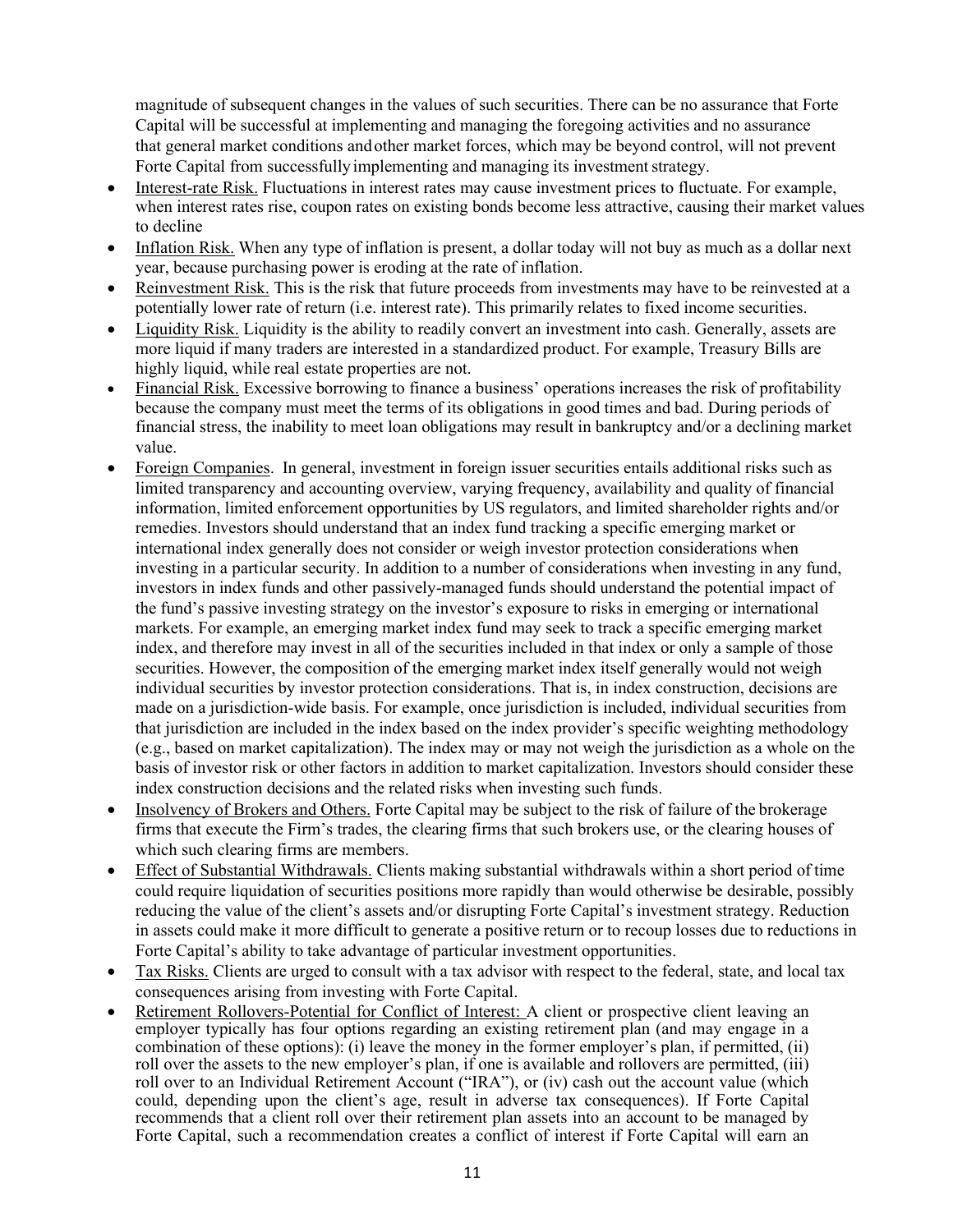advisory fee on the rolled over assets. No client is under any obligation to rollover retirement plan assets to an account managed by Forte Capital. Forte Capital's Chief Compliance Officer, Adil Masood, remains available to address any questions that a client or prospective client may have regarding the potential for conflict of interest presented by such rollover recommendation.

## <span id="page-11-0"></span>**Item 9 Disciplinary Information**

We are required to disclose any legal or disciplinary events that are material to a client's or prospective client's evaluation of our advisory business or the integrity of our management.

<span id="page-11-1"></span>Our Firm and our management personnel have no reportable disciplinary events to disclose.

## **Item 10 Other Financial Industry Activities and Affiliations**

Forte Capital is not registered and does not have an application pending as a securities broker dealer, a futures merchant, commodity pool operator or a commodity trading adviser. None of Forte Capital's personnel are associated with a broker dealer or futures or commodity firm. The Firm does not have any arrangements material to its advisory business and its clients. See Item 4 - *Advisory Business and* Item 5 - *Fees& Compensation* above. For example, the Firm's methods of allocating portfolio transaction business among brokers and dealers could involve conflicts. See Item 12 *– Brokerage Practices*.

Under no circumstances does Forte Capital consider the marketing efforts of broker dealers on its behalf or investment opportunities offered by broker dealers in selecting broker dealers to execute client trades.

Forte Capital also has policies and procedures in place to limit and monitor gifts and entertainment received from third parties, including broker dealers that do business with the Firm or wish to do business with the Firm. See Item 11 – *Code of Ethics*.

Forte Capital is related by common ownership and control to Achieve Wealth Partners LLC ("AWP"), an SEC-registered investment adviser and provides investment consultation services to AWP, whereby Forte Capital provides investment allocation models and investment recommendations and analysis to AWP for compensation. Forte does not provide discretionary investment management to AWP clients unless it is expressly selected as a sub-adviser by AWP.

Forte Capital has entered into an administrative services agreement with AWP. Under the terms of this agreement, Forte Capital, for compensation, has undertaken to deliver various services to AWP, including providing AWP with office facilities and equipment, clerical, bookkeeping, accounting and recordkeeping services, back-office services, trading services, financial planning tools and services, legal services and marketing and advertising support.

## <span id="page-11-2"></span>**Item 11 Code of Ethics, Participation or Interest in Client Transactions and Personal Trading**

## Code of Ethics:

Our firm has adopted a Code of Ethics which sets forth high ethical standards of business conduct that we require of our employees, including compliance with applicable federal securities laws. Our Code of Ethics includes policies and procedures for the review of quarterly securities transactions reports as well as initial and annual securities holdings reports that must be submitted by the firm's access persons. Among other things, our Code of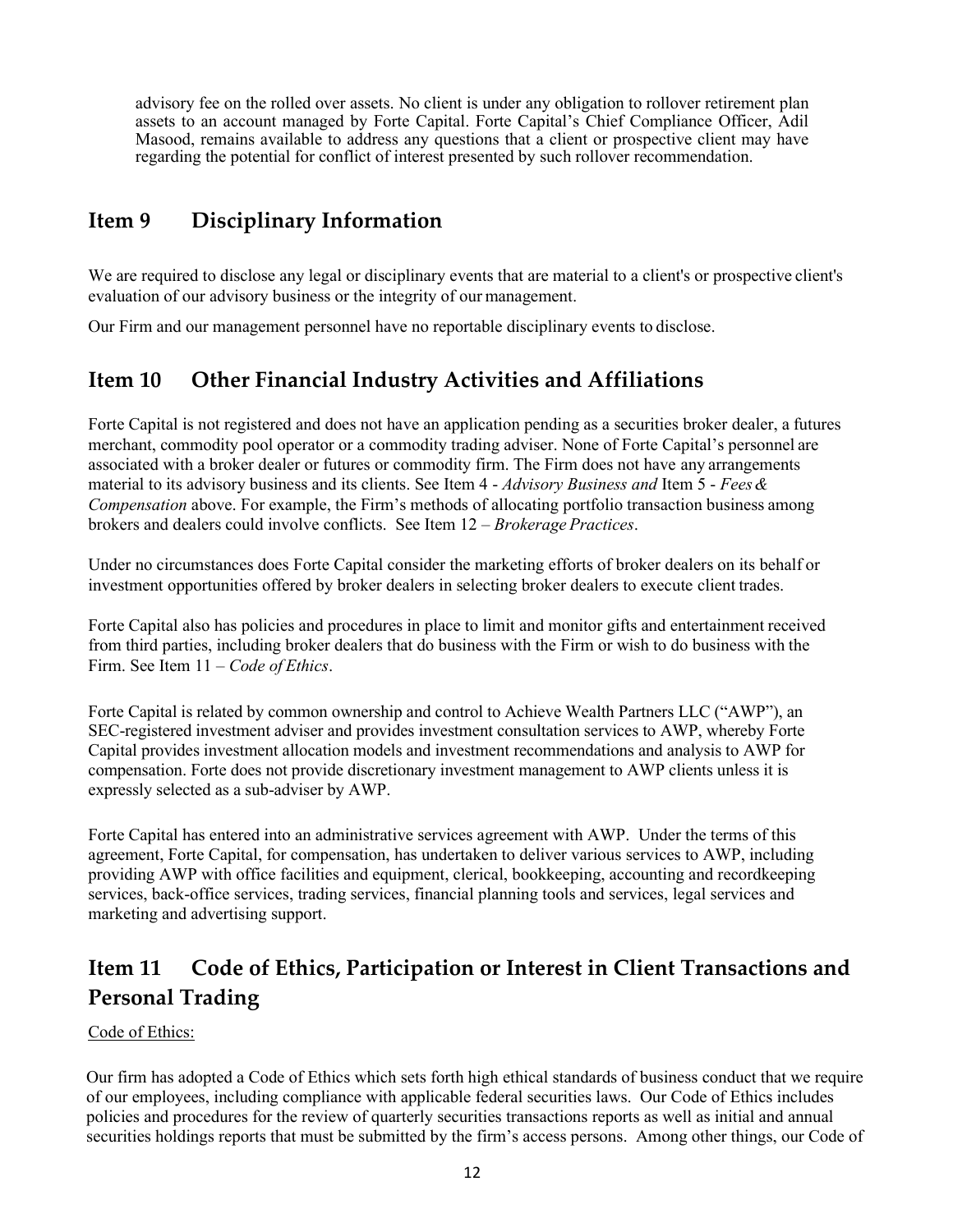Ethics also requires the prior approval of any acquisition of securities in a limited offering (e.g., private placement) or an initial public offering. Our code provides for oversight, enforcement and recordkeeping provisions. We provide annual training to our employees and perform on-going monitoring of investment advisory activity. A copy of our Code of Ethics is available to our advisory clients and prospective clients upon request to our Chief Compliance Officer at the firm's principal office address.

Our firm or individuals associated with our firm may buy or sell securities identical to those recommended to or purchased for customers for their personal accounts. In addition, any related person(s) may have an interest or position in a certain security(ies) which may also be recommended to a client. This practice results in a potential conflict of interest, as we may have an incentive to manipulate the timing of such purchases to obtain a better price or more favorable allocation in rare cases of limited availability.

We may aggregate our employee trades with client trades. In case there is a partial fill of a particular batch order, we will allocate all the purchases pro-rata, with each account paying average price.

To mitigate these potential conflicts of interest and ensure the fulfillment of our fiduciary responsibilities, we have established the following restrictions:

- 1. Prohibition against use of non-public information no persons associated with our firm may buy or sell securities for their personal portfolio(s) where their decision is substantially derived, in whole or in part, by reason of his or her employment unless the information is also available to the investing public on reasonable inquiry.
- 2. No persons associated with our firm may prefer his or her own interest to that of the advisory client.
- 3. All persons associated with our firm must act in accordance with all applicable Federal and State regulations governing registered investment advisory practices.
- 4. Any individual not in observance of the above may be subject to disciplinary action or termination.

Pursuant to recent Department of Labor regulations, Forte Capital is required to acknowledge in writing its fiduciary status under Section 3(21) of the Employee Retirement Income Security Act of 1974, as amended ("ERISA") and Section 4975 of the Internal Revenue Code of 1986, as amended (the "Code"), as applicable. When Forte Capital provides investment advice to you regarding your retirement plan account or individual retirement account, it is a fiduciary within the meaning of Title I of the Employee Retirement Income Security Act and/or the Internal Revenue Code, as applicable, which are laws governing retirement accounts. The way Forte Capital makes money creates some conflicts with your interests, so Forte Capital operates under a special rule that requires it to act in your best interest and not put its interests ahead of yours.

## Asset Roll-Over Disclosure:

Consistent with this fiduciary duty, Forte Capital is required to disclose applicable conflicts of interest associated with its rollover recommendations. Forte Capital's rollover recommendations creates a conflict of interest if Forte Capital will earn a new (or increase its current) advisory fee on the rolled over assets. Please see Item 5 of Form ADV Part 2A for further information regarding Forte Capital's services, fees, and other conflicts of interest.

Clients and prospective clients considering a rollover from a qualified employer sponsored workplace retirement plan ("Employer Retirement Plan") to an Individual Retirement Account ("IRA"), or from an IRA to another IRA, are encouraged to consider and to investigate the advantages and disadvantages of an IRA rollover from their existing plan or IRA, including, but not limited to, factors such as management expenses, transaction expenses, custodial expenses and available investment options. Potential alternatives to a rollover may include:

- Leaving the money in your former Employer Retirement Plan, if permitted;
- Rolling over the assets to your employer's plan, if one is available and if rollovers are permitted;
- Rolling over Employer Retirement Plan assets into an IRA; or
- Cashing out (or distribute) the Employer Retirement Plan assets and paying the taxes due.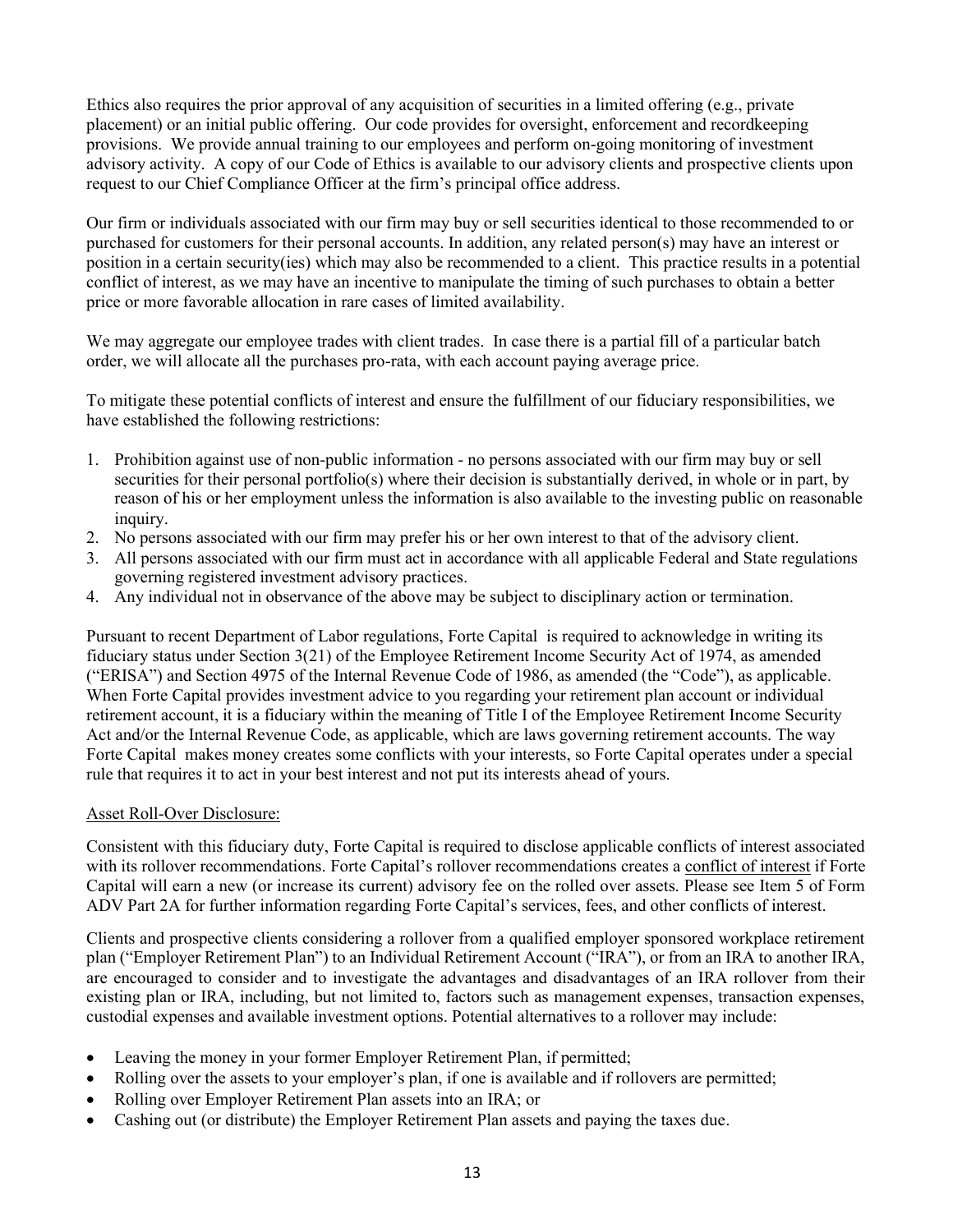## <span id="page-13-0"></span>**Item 12 Brokerage Practices**

Typically, with respect to all equity transactions and fixed income transactions for accounts without prime brokerage, Forte Capital does not request or accept the discretionary authority to determine the broker dealer used for client transactions. This means that Forte Capital will not survey the brokerage marketplace for best execution on a transaction-by-transaction basis. As such, clients must direct Forte Capital as to the broker dealer to be used. *Not all advisers require their clients to direct brokerage.*

For clients in need of brokerage and/or custodial services and depending on client circumstances and needs, Forte Capital LLC will recommend the use of one of several broker dealers, provided that such recommendation is consistent with our fiduciary duty to the client. Generally, for equity transactions, we will recommend the brokerage services offered by the client's custodian. The factors considered by our firm when making these recommendations are the broker dealer's ability to provide professional services, the firm's experience with the broker dealer, the broker dealer's reputation, the broker dealer's quality of execution services and costs of such services and the custodial platform provided to clients, among other factors.

If a client, when undertaking an advisory relationship with our firm, already has a pre-established relationship with a broker and instructs us to execute all transactions through that broker, it should be understood that under those circumstances, we will not have the authority to negotiate commissions, obtain volume discounts and best execution may not be achieved. In addition, under these circumstances a disparity in commission charges may exist between the commissions charged to other clients since our firm may not be able to aggregate orders to reduce transaction costs or the client may receive less favorable prices.

We reserve the right to decline acceptance of any client account for which the client directs the use of a broker if we believe that this choice would hinder its fiduciary duty to the client and/or its ability to service the account.

Typically, with respect to fixed income transactions for accounts with prime brokerage, the firm accepts brokerage discretion and seeks to obtain best execution for client transactions in these accounts, i.e., seeking to obtain not necessarily the lowest commissions but the best overall qualitative execution in the particular circumstances. The reasonableness of commissions is based on the broker's ability to provide professional services, competitive commission/mark-up rates, research and other services which will help us in providing investment management services to clients. We may, therefore recommend (or use) the use of a broker who provides useful research and securities transaction services even though a lower commission may be charged by a broker who offers no research services and minimal securities transaction assistance. Research services may be useful in servicing all our clients, and not all of such research may be useful for the account for which the particular transaction was effected.

Generally, for clients that have entered into a Prime Brokerage agreement, Forte purchases individual bonds via Tradeweb, an electronic marketplace that allows for request-for quotes and bilateral streaming of executable prices. Forte also, at times, may purchase individual bonds through various broker-dealers through Prime Brokerage agreements.

### Research and Other Benefits:

Although we currently have no formal soft-dollar arrangements, we may also take into account our receipt of brokerage, unsolicited research services and other platform or program benefits when selecting or recommending a broker.

Research services are designed to supplement the Firm's internal research and investment strategy capabilities.

All clients receive the benefit of the services Forte Capital receives under such arrangements. Because this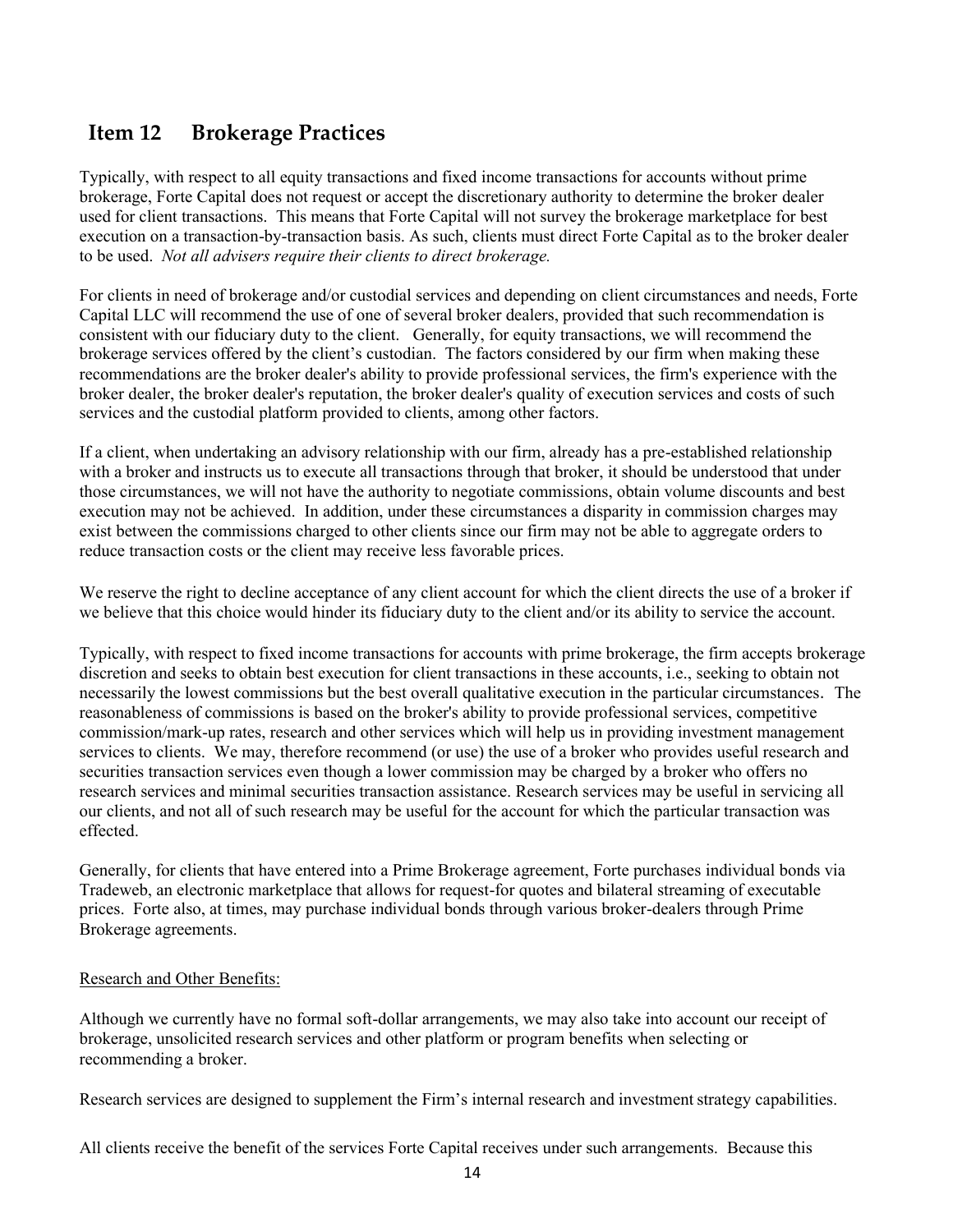information is only supplementary to Forte Capital's own research efforts and still must be analyzed and reviewed by personnel, Forte Capital's receipt of such information is not expected to materially reduce the expenses of servicing clients.

To the extent commissions are directed to broker dealers who provide the Firm with research services, Forte Capital will receive a benefit that may not be quantified in terms of dollar amounts.

The relationships with brokerage firms providing research to Forte Capital may influence the Firm's judgment in allocating brokerage business and may create conflicts of interest in using the services of those brokers to execute clients' brokerage transactions. Forte Capital believes that these relationships are beneficial to the Firm and its clients, but clients' transactions executed through these broker dealers may or may not be at the best prices otherwise available. Clients may be charged markups or other applicable transaction costs, if any, higher than those charged by other broker-dealers in return for receipt of these benefits.

When selecting the broker dealer through which securities transactions are executed and brokerage business allocated, Forte Capital considers the full range and quality of a broker dealer's services including:

- amount, quality and nature of the research provided
- best execution, clearance and settlement capabilities, taking into account the:
	- difficulty of trade
	- liquidity of the security
	- commission rates
- financial strength and stability
- efficiency of execution and error resolution
- responsiveness to the Firm
- usefulness of research to the Firm's process

### Brokerage for Client Referral:

Forte Capital participates in the Schwab Advisor Networktm, and TD Ameritrade AdvisorDirect programs and Forte Capital may recommend Schwab and TD Ameritrade to clients for custody and brokerage services. Forte Capital's participation in these programs does not influence the investment advice it gives to clients, although Forte Capital receives non-cash economic benefits through its participation in the programs.

Although not a material consideration when determining whether to recommend that a client utilize the services of a particular broker-dealer/custodian, Forte Capital may receive from such broker-dealer/custodian, without cost (and/or at a discount) support services and/or products, certain of which assist Forte Capital to better monitor and service client accounts maintained at such institutions. Included within the support services that may be obtained by the Forte Capital may be investment-related research, pricing information and market data, software and other technology that provide access to client account data, compliance and/or practice management-related publications, discounted or gratis consulting services, discounted and/or gratis attendance at conferences, meetings, and other educational and/or social events, marketing support, computer hardware and/or software and/or other products used by Forte Capital in furtherance of its investment advisory business operations.

As indicated above, certain of the support services and/or products that may be received may assist Forte Capital in managing and administering client accounts. Other support services may not directly provide such assistance, but rather assist Forte Capital to manage and further develop its business enterprise.

Schwab, TD Ameritrade, Fidelity or others may also provide Forte Capital with other services intended to help Forte Capital manage and further develop its business enterprise. These services may include consulting, publications and presentations on practice management, information technology, business succession,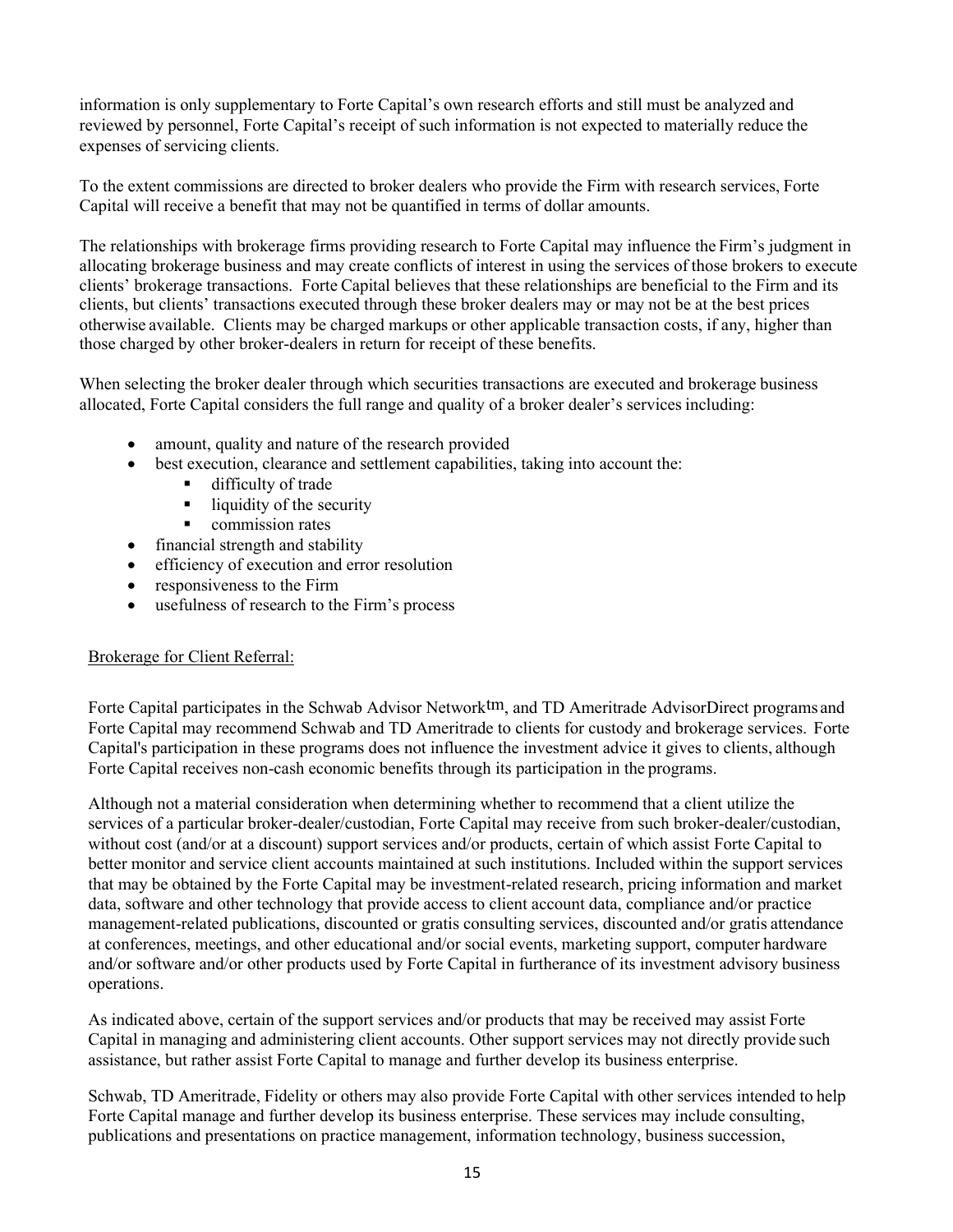regulatory compliance, and marketing. Forte Capital, through its participation in these programs, may receive discounts on compliance, marketing, technology, and practice management products or services provided to Forte Capital by third party vendors. In addition, from time to time, these entities may make available, arrange and/or pay for these types of services and any travel, meals and entertainment associated with events related to these services for the benefit of Forte Capital by independent third parties and/or the custodian. Schwab, Fidelity and TD Ameritrade or other custodians may discount or waive fees they would otherwise charge for some of these services or pay all or part of the fees of a third-party providing these services to Forte Capital. The availability to Forte Capital of the foregoing products and services is not contingent upon Forte Capital committing to any of the above referenced custodians any specific amount of business or assets in custody or trading.

Forte Capital, at times, may provide entertainment (gift baskets, meals, golf, etc.) to qualified solicitors. Thus, qualified solicitors may have an incentive to recommend Forte Capital to potential clients.

Forte Capital receives client referrals from Charles Schwab & Co., Inc. ("Schwab"), a registered broker-dealer, member SIPC through Forte Capital's participation in Schwab Advisor NetworkTM ("the Service"). The Service is designed to help investors find an independent investment advisor. Schwab is a broker-dealer independent of and unaffiliated with Forte Capital. Schwab does not supervise Forte Capital and has no responsibility for Forte's management of clients' portfolios or Forte Capital's other advice or services. Forte pays Schwab fees to receive client referrals through the Service. Forte Capital's participation in the Service may raise potential conflicts of interest described below.

Forte Capital pays Schwab a Participation Fee on all referred clients' accounts that are maintained in custody at Schwab and a Non-Schwab Custody Fee on all accounts that are maintained at, or transferred to, another custodian. The Participation fee paid by Forte Capital is a percentage of the value of the assets in the client's account. Forte Capital pays Schwab the Participation Fee for so long as the referred client's account remainsin custody at Schwab. The Participation Fee is billed to Forte Capital quarterly and may be increased, decreased or waived by Schwab from time to time. The Participation Fee is paid by Forte Capital and not by the client. Forte Capital has agreed not to charge clients referred through the Service fees or costs greater than the fees or costs Forte Capital charges clients with similar portfolios who were not referred through the Service.

Forte Capital generally pays Schwab a Non-Schwab Custody Fee if custody of a referred client's account is not maintained by, or assets in the account are transferred from Schwab. This Fee does not apply if the client (1) terminates its relationship with Forte Capital (2) liquidates all or a portion of their Schwab account and withdraws the proceeds for their personal use. The Non-Schwab Custody Fee is a one-time payment equal to a percentage of the assets placed with a custodian other than Schwab. The Non-Schwab Custody Fee is higher than the Participation Fees Forte Capital generally would pay in a single year. Because of this and its ongoing business relationship with Schwab, Forte Capital will have an incentive to recommend that client accounts be held in custody at Schwab.

The Participation and Non-Schwab Custody Fees will be based on assets in accounts of Forte Capital's clients who were referred by Schwab and those referred clients' family members living in the same household. Thus, Forte Capital will have incentives to encourage household members of clients referred through the Service to maintain custody of their accounts and execute transactions at Schwab and to instruct Schwab to debit Forte Capital's fees directly from the accounts.

For accounts of Forte Capital's clients maintained in custody at Schwab, Schwab will not charge the client separately for custody but will receive compensation from Forte Capital's clients in the form of commissions and other transaction-related compensation on securities trades executed through Schwab. Schwab also will receive a fee (generally lower than the applicable commission on trades it executes) for clearance and settlement of trades executed through broker-dealers other than Schwab. Schwab's fees for trades executed at other broker-dealers are in addition to the other broker-dealer's fees. Thus, Forte Capital may have an incentive to cause trades to be executed through Schwab rather than another broker-dealer. Forte Capital, nevertheless,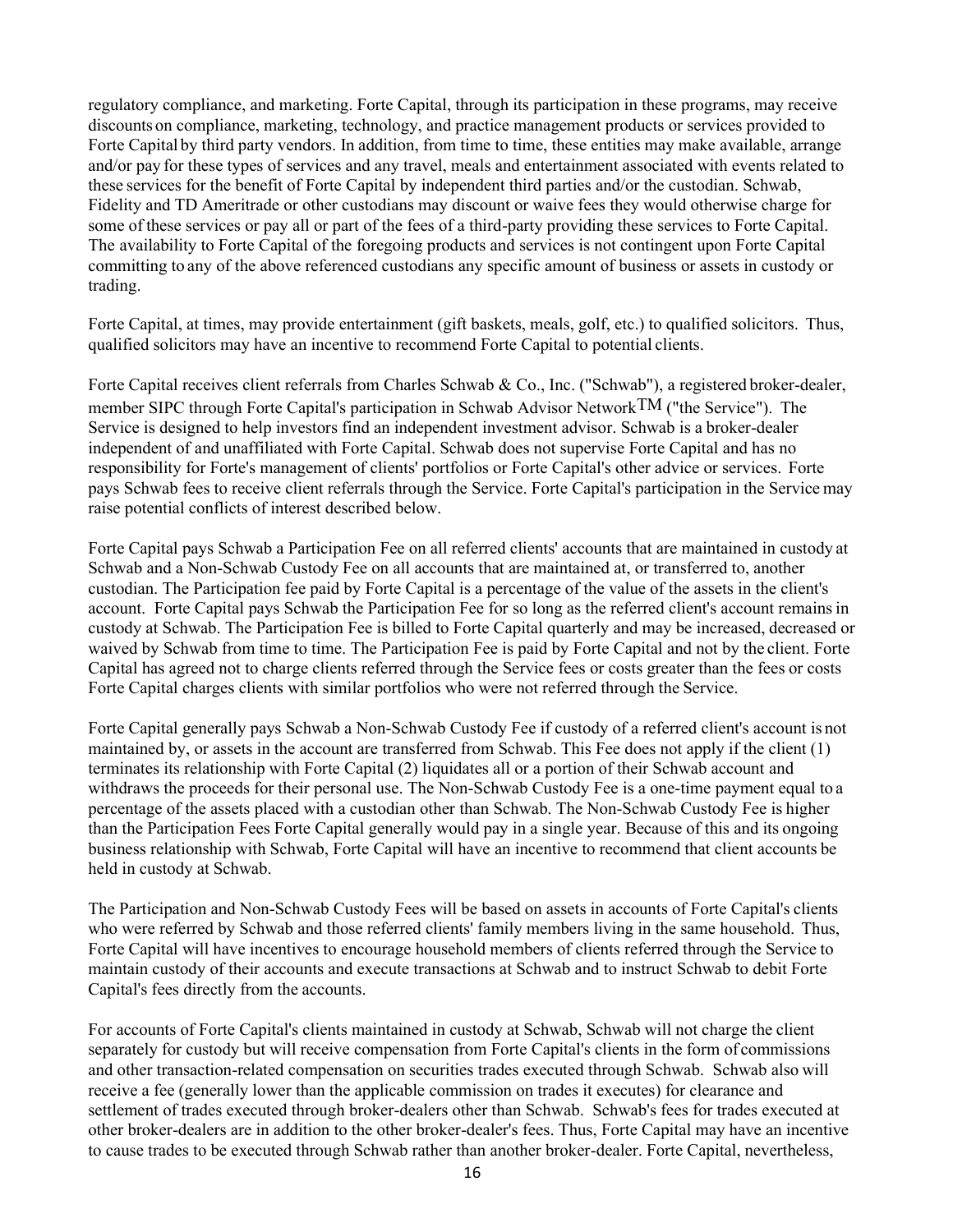acknowledges its duty to seek best execution of trades for client accounts. Trades for client accounts held in custody at Schwab may be executed through a different broker-dealer than trades for Forte Capital's other clients. Because of this ongoing business relationship with Schwab, trades for accounts custodied at Schwab may be executed at different times and different prices than trades for other accounts that are executed at other broker-dealers.

Forte Capital also participates in the institutional advisor program (the "Program") offered by TD Ameritrade Institutional. TD Ameritrade Institutional is a division of TD Ameritrade Inc., member FINRA/SIPC ("TD Ameritrade "), an unaffiliated SEC-registered broker-dealer and FINRA member. TD Ameritrade offers to independent investment advisors services which include custody of securities, trade execution, clearance and settlement of transactions. Forte Capital receives some benefits from TD Ameritrade through its participation in the Program.

As disclosed above, Forte Capital participates in TD Ameritrade's institutional customer program and may recommend TD Ameritrade to clients for custody and brokerage services. There is no direct link between the Forte Capital's participation in the program and the investment advice it gives to its clients, although Forte Capital receives economic benefits through its participation in the program that are typically not available to TD Ameritrade retail investors. These benefits include the following products and services (provided without cost or at a discount): receipt of duplicate client statements and confirmations; research related products and tools; consulting services; access to a trading desk serving Forte Capital participants; access to block trading (which provides the ability to aggregate securities transactions for execution and then allocate the appropriate shares to client accounts); the ability to have advisory fees deducted directly from client accounts; access to an electronic communications network for client order entry and account information; access to mutual funds with no transaction fees and to certain institutional money managers; and discounts on compliance, marketing, research, technology, and practice management products or services provided to Forte Capital by third party vendors. TD Ameritrade may also have paid for business consulting and professional services received by Forte Capital's related persons. Some of the products and services made available by TD Ameritrade through the program may benefit Forte Capital but may not benefit its client accounts. These products or services may assist Forte Capital in managing and administering client accounts, including accounts not maintained at TD Ameritrade. Other services made available by TD Ameritrade are intended to help Forte Capital manage and further develop its business enterprise. The benefits received by Forte Capital or its personnel through participation in the program do not depend on the amount of brokerage transactions directed to TD Ameritrade. As part of its fiduciary duties to clients, Forte Capital endeavors at all times to put the interests of its clients first. Clients should be aware, however, that the receipt of economic benefits by Forte Capital or its related persons in and of itself creates a potential conflict of interest and may indirectly influence Forte Capital's choice of TD Ameritrade for custody and brokerage services.

Forte Capital participates in the institutional advisor program (AdvisorDirect the "Program") offered by TD Ameritrade Institutional. TD Ameritrade Institutional is a division of TD Ameritrade Inc., member FINRA/SIPC ("TD Ameritrade"), an unaffiliated SEC registered broker-dealer and FINRA member. In addition to meeting the minimum eligibility criteria for participation in AdvisorDirect, Forte Capital may have been selected to participate in AdvisorDirect based on the amount and profitability to TD Ameritrade of the assets in, and trades placed for, client accounts maintained with TD Ameritrade. TD Ameritrade is a discount broker-dealer independent of and unaffiliated with Fore Capital and there is no employee or agency relationship between them. TD Ameritrade has established the referral program as a means of referring its brokerage customers and other investors seeking fee-based personal investment management services or financial planning services to independent investment advisors. TD Ameritrade does not supervise Forte Capital and has no responsibility for Forte Capital's management of client portfolios or Forte Capital's other advice orservices. Forte Capital pays TD Ameritrade on an on-going fee for each successful client referral. This fee is usually a percentage (not to exceed 25%) of the advisory fee that the client pays to Forte Capital ("Solicitation Fee"). Forte Capital will also pay TD Ameritrade the Solicitation Fee on any advisory fees received by Forte Capital from any of a referred client's family members, including a spouse, child or any other immediate family member who resides with the referred client and hired Forte Capital on the recommendation of such referred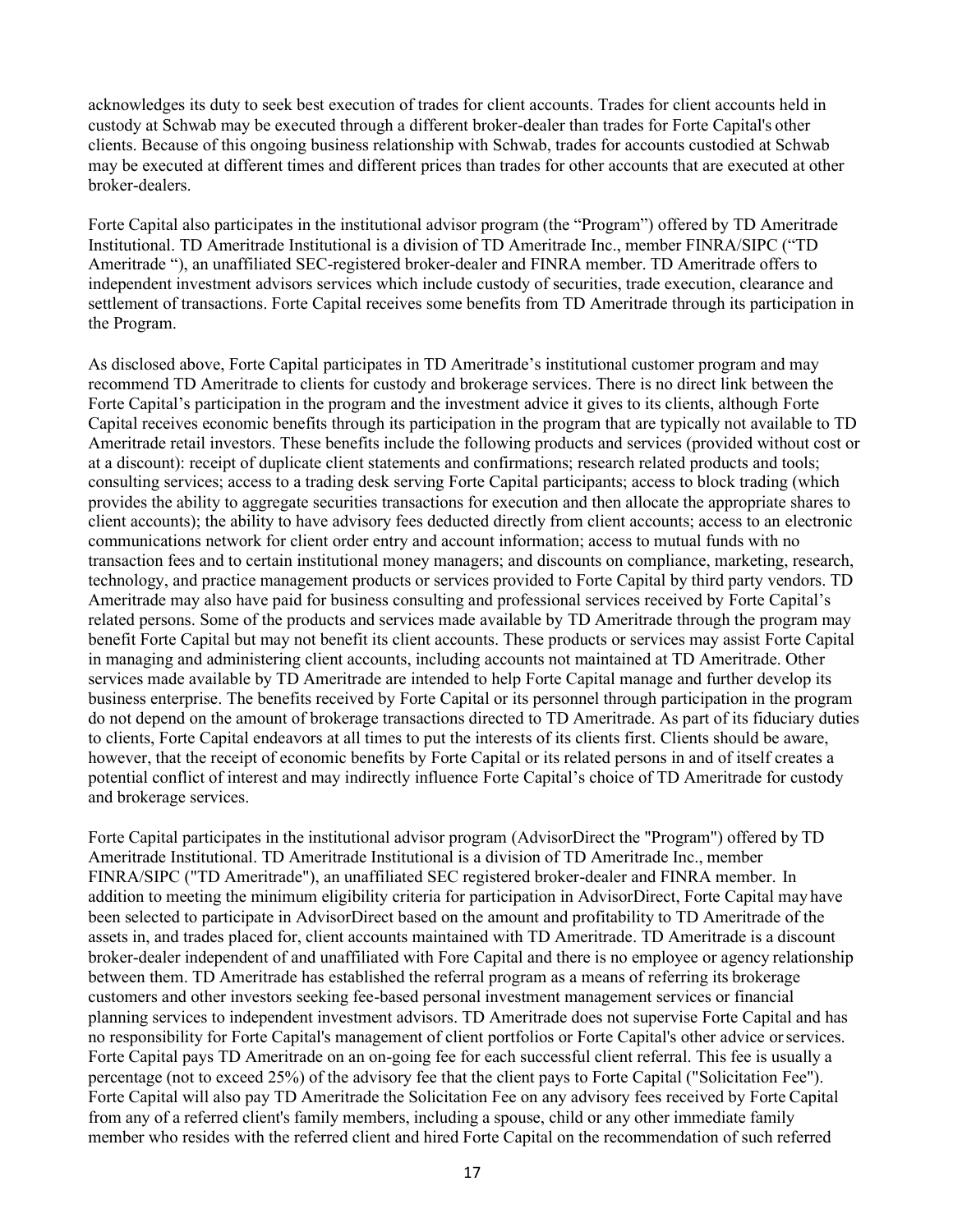client.

Forte Capital will not charge clients referred through AdvisorDirect any fees or costs higher than its standard fee schedule offered to its clients or otherwise pass Solicitation Fees paid to TD Ameritrade to its clients. For information regarding additional or other fees paid directly or indirectly to TD Ameritrade please refer to the TD Ameritrade AdvisorDirect Disclosure and Acknowledgment Form, which may be obtained from eitherTD Ameritrade or Forte Capital.

Forte Capital's participation in AdvisorDirect raises potential conflicts of interest. TD Ameritrade will most likely refer clients through AdvisorDirect to investment advisors that encourage their clients to custody their assets at TD Ameritrade and whose client accounts are profitable to TD Ameritrade. Consequently, in order to obtain client referrals from TD Ameritrade, Forte Capital may have an incentive to recommend to clients that the assets under management by Forte Capital be held in custody with TD Ameritrade and to place transactions for client accounts with TD Ameritrade. In addition, Forte Capital has agreed not to solicit clients referred to it through AdvisorDirect to transfer their accounts from TD Ameritrade or to establish brokerage or custody accounts at other custodians, except when its fiduciary duties require doing so. Forte Capital's participation in AdvisorDirect does not diminish its duty to seek best execution of trades for client accounts.

Forte Capital is required to maintain certain minimum custodian assets at Schwab and TD Ameritrade in order to participate in their referral programs.

Forte's Chief Compliance Officer, Adil Masood, is available to address any questions that a client or prospective client may have regarding the above arrangements and any perceived conflict of interest such arrangement may create.

## Aggregation of Trades

Equity and ETF purchases and sales for each client will generally be effected independently. However, Forte Capital may (but is not obligated to) aggregate equity transactions. For individual fixed income purchases, Forte Capital will generally aggregate purchases and often sell fixed income securities independently. When Forte aggregates trades, clients participating in any aggregate transaction will receive an average share price and transaction costs will be shared equally on a pro-rata basis. The aggregation of client purchase or sale orders into blocks for execution allows Forte Capital to achieve more equitable, timely and efficient executions, lower per share brokerage cost and better and fairer prices.

## Allocation:

Forte Capital's allocation procedures will be fair and equitable to all clients with no particular group or client(s) being favored or disfavored over any other clients.

Aggregated individual fixed income orders will typically be allocated among clients based on various factors, including: asset allocation factors (e.g., underweight target fixed income allocation), appropriate duration, issuer, credit of security, cash availability, and tax consideration.

Aggregate equity and ETF orders will generally be allocated among clients based on various factors including: asset allocation factors, cash availability, and tax considerations.

For almost all equity orders, there is no circumstance where there is not enough shares to allocate to clients. Whereas, for individual fixed income purchases, there often exists situations where there are not securities available to allocate to all clients for whom the security is suitable. In this instance, the security will be allocated based on the relative need of a client. Factors considered include cash availability and deviation from target asset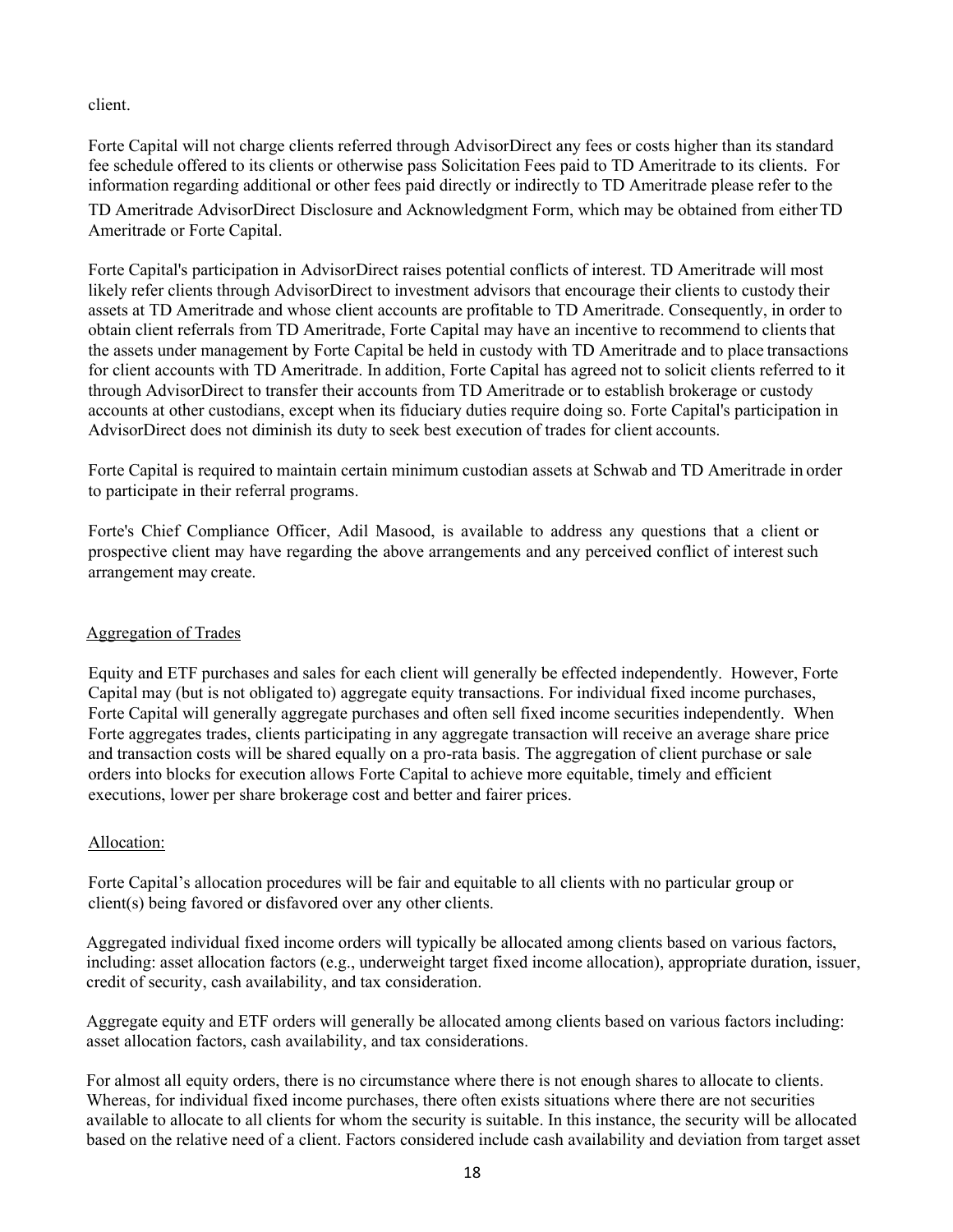allocation from a value and percentage basis.

Directed brokerage arrangements may impact trade allocations.

## IPOs:

Initial public offerings ("IPOs") or new issues are offerings of securities that frequently are of limited size and limited availability. These offerings may trade at a premium above the initial offering price. In the event that Forte Capital participates in any new issues, the Firm's policy and practice is to allocate new issues shares fairly and equitably among advisory clients. If possible, allocations are done pro-rata among all accounts; if not possible, then allocations are alternated between smaller and larger accounts so as not to advantage any client or group of clients over any other.

## Trading Errors:

As a fiduciary, Forte Capital has the responsibility to effect orders correctly, promptly and in the best interests of our clients. In the event any error occurs in the handling of any client transactions due to Forte Capital's actions, or inaction, or actions of others, Forte Capital's policy is to seek to identify and correct any errors as promptly as possible without disadvantaging the client or benefiting Forte Capital in any way.

If the error is the responsibility of Forte Capital, the error will be corrected and Forte Capital will be responsible for any client loss resulting from an inaccurate or erroneous trade. Where a third party's negligence causes a trading error resulting in a loss to a client, Forte Capital will attempt to recover the amount of the loss from the third party for the client, although Forte Capital is not responsible for making the third parties compensate the clients in such cases.

### Cross Trades:

Forte Capital does not participate in cross trades.

## <span id="page-18-0"></span>**Item 13 Review of Accounts**

Account reviews are performed regularly by at least one of the assigned portfolio managers. These reviews cover asset allocation, cash position, security weightings, and client objectives. Account reviews are performed more frequently when market conditions dictate.

Other conditions that may trigger a review include changes in the tax laws, new investment information, and changes in a client's situation.

Clients receive periodic communications (emails, newsletters, letters, portfolio reviews, and phone calls) on at least an annual basis. Our typical written reporting to clients occurs on a quarterly basis which includes a position statement. Monthly reporting is available on an exception basis if requested by the client.

<span id="page-18-1"></span>The assets of each client are held by an independent custodian. In all cases, the client also receives the normal reporting package provided by the respective custodian, either monthly or quarterly. Such custodians provide the client with year-end summaries of security proceeds, dividends and interest received (IRS1099-B, 1099-Int and 1099-R).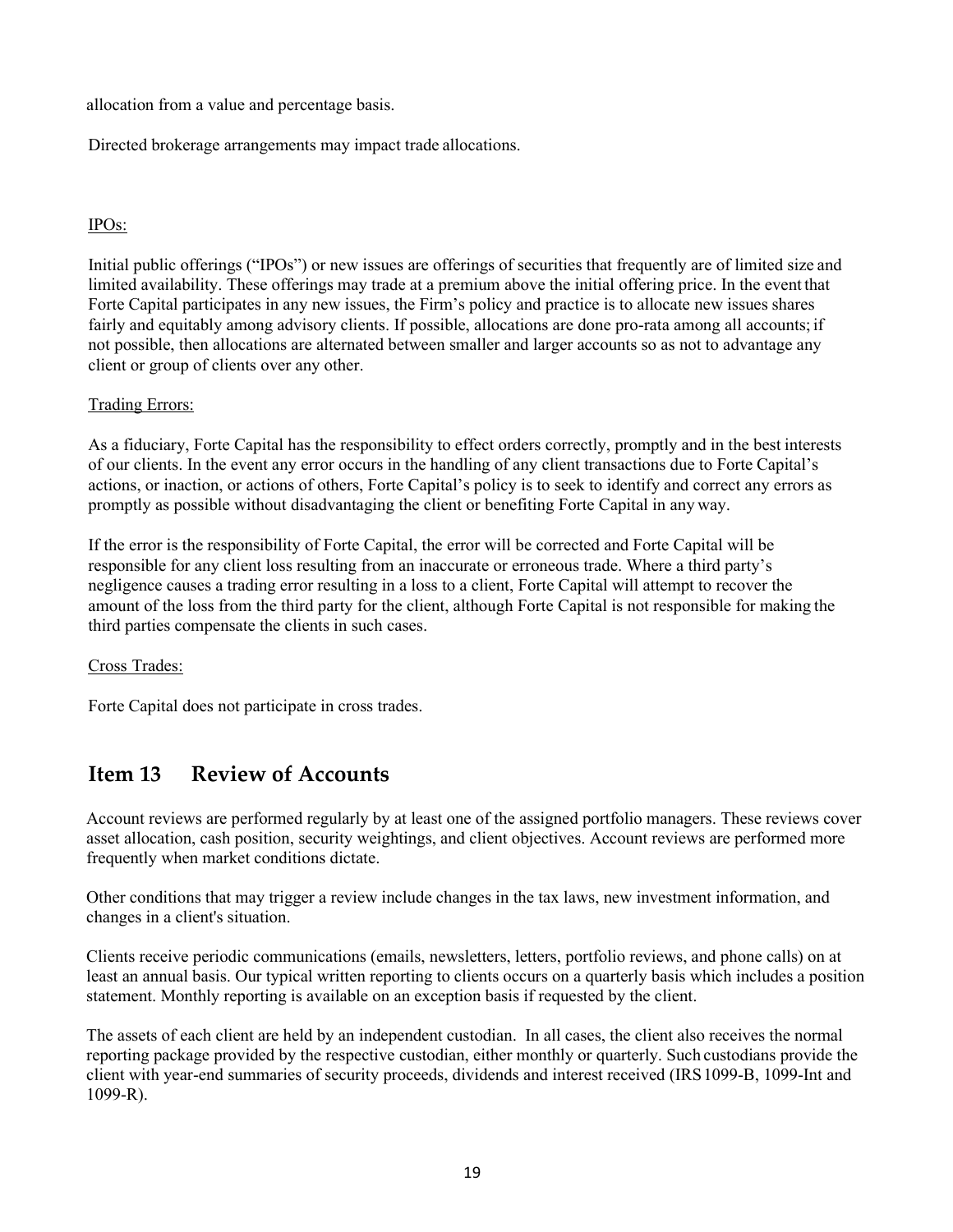## **Item 14 Client Referrals and Other Compensation**

We currently pay referral fees to employees and third parties for referring advisory clients to our firm. If a client is introduced to us by either an employee or an unaffiliated solicitor, we may pay that solicitor an ongoing or limited term referral fee.

Payment of referral fees for prospective client referrals creates a potential conflict of interest to the extent that such a referral is not unbiased and the solicitor is, at least partially, motivated by financial gain. Therefore, such a referral may be made even if our advisory services are not suitable to a particular client's needs or entering into an advisory relationship with us is not, overall, in the best interest of the client. As these situations represent a conflict of interest, we have established the following restrictions in order to ensure our fiduciary responsibilities:

- 1. All such referral fees are paid in accordance with the requirements of Rule 206(4)-3 of the Investment Advisers Act of 1940, and any corresponding state securities law requirements;
- 2. Any such referral fee will be paid solely from our investment management fee, and will not result in any additional charge to the client;
- 3. If the client is introduced to us by an unaffiliated solicitor, the solicitor, at the time of the solicitation, will disclose the nature of his/her/its solicitor relationship and provide each prospective client with a copy of our Form ADV Part 2 Brochure, together with a copy of the written disclosure statement from the solicitor to the client disclosing the terms of the solicitation arrangement between our firm and the solicitor, including the compensation to be received by the solicitor from us; and
- 4. All referred clients will be carefully screened to ensure that our fees, services, and investment strategies are suitable to their investment needs and objectives.

Please see Item 12 - *Brokerage Practices* for a discussion of our referral relationship with broker dealers and/or account custodians.

## **Item 15 Custody**

Custody is defined as any legal or actual ability by our firm to access client funds or securities. All client funds and securities are held with one or more "qualified custodians." However, although our firm does not take actual possession of client funds or securities, we are deemed to have constructive custody of certain client accounts and funds under current SEC interpretation and guidance. Therefore, we urge all of our clients to carefully review and compare the reviews of account holdings and/or performance results they receive from us to those they receive from their qualified custodian. Any discrepancies should be reported to us and/or the qualified custodian immediately.

## <span id="page-19-0"></span>**Item 16 Investment Discretion**

Clients may engage us to provide discretionary asset management services per the client's IPS, in which case we place trades in a client's account without contacting the client prior to each trade to obtain the client's permission.

Our discretionary authority includes the ability to do the following without contacting the client:

- Determine the security to buy or sell; and/or
- Determine the amount of the security to buy or sell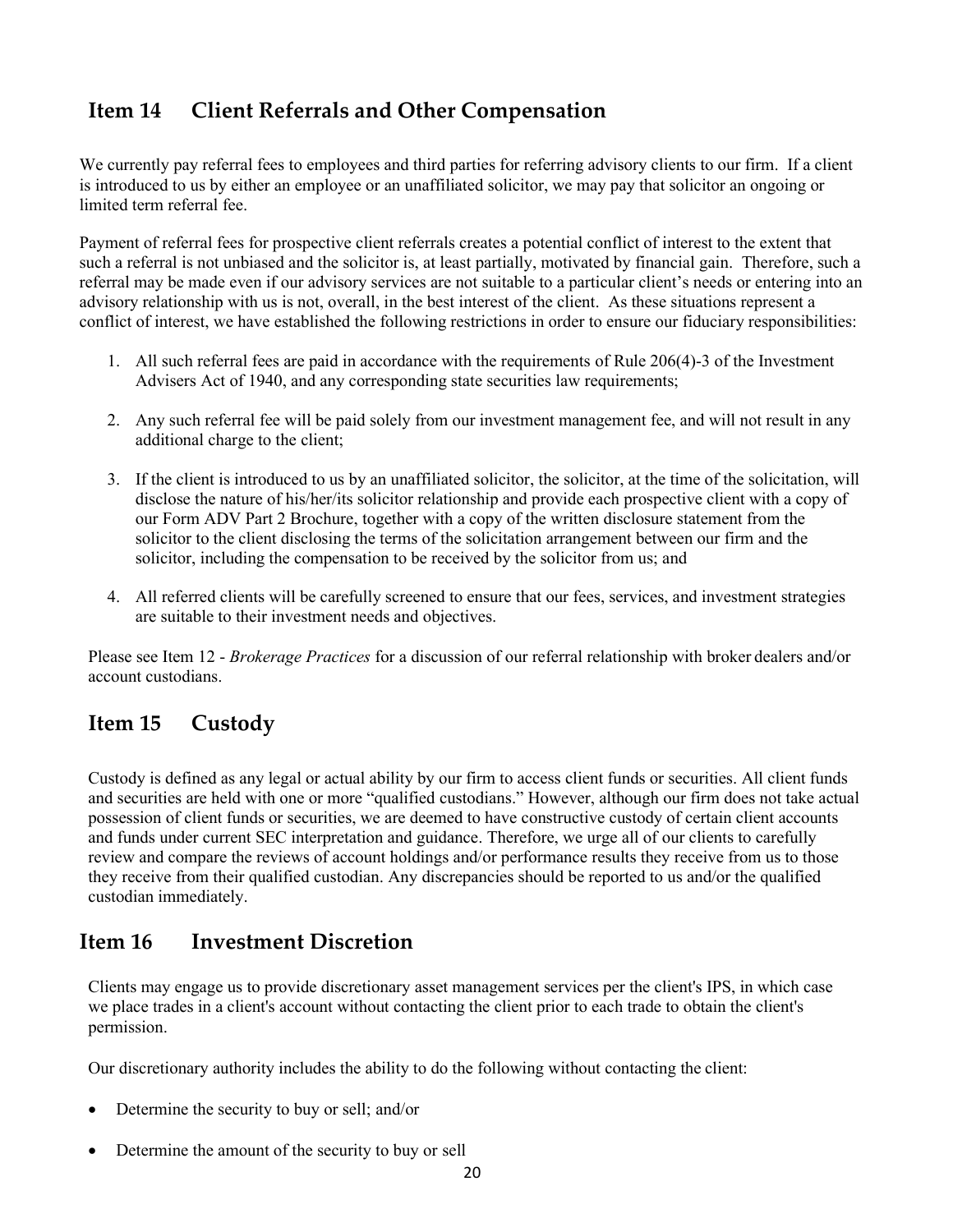Clients give us discretionary authority when they sign a discretionary agreement with our firm, and may limit this authority by giving us written instructions. Clients may also change/amend such limitations by providingus with written instructions.

## **Item 17 Voting Client Securities**

## Proxy Voting:

Clients can delegate the right to vote proxies to Forte in their investment management agreement or by instructing us in writing. However, our clients always have the right to vote proxies themselves.

We will vote proxies in the best interests of our clients and in accordance with our established policies and procedures that includes Forte Capital voting in accordance with the recommendations of management unless proposals cause Board Members to become entrenched or cause unequal voting rights. Our firm will retain all proxy voting books and records for the requisite period of time, including a copy of each proxy statement received, a record of each vote cast, a copy of any document created by usthat was material to making a decision how to vote proxies, and a copy of each written client request forinformation on how the adviser voted proxies. If our firm has a conflict of interest in voting a particular action, we will notify the client of the conflict and retain an independent third-party to cast a vote.

Clients may obtain a copy of our complete proxy voting policies and procedures by contacting Adil Masoodby telephone at (585) 586-8100. Clients may request, in writing, information on how proxies for his/her shares were voted. If any client requests a copy of our complete proxy policies and procedures or how we voted proxies for his/her account(s), we will promptly provide such information to the client. In addition, Forte periodically sends a notice of our proxy voting policies to our clients.

We will neither advise nor act on behalf of the client in legal proceedings involving companies whose securities are held in the client's account(s), including, but not limited to, the filing of "Proofs of Claim" in class action settlements. If desired, clients may direct us to transmit copies of class action notices to the client or a third party. Upon such direction, we will make commercially reasonable efforts to forward such notices in a timely manner.

With respect to ERISA accounts, except as may be provided in the Plan Document, the Trustee will vote proxies and vote on all capital actions (for example, mergers, acquisitions, tender offers, and bankruptcy proceedings) related to investments held in the ERISA account unless there is explicit direction that Forte or the Third Party Administrator will vote the proxies. To direct Forte Capital to vote a proxy in a particular manner, clients should contact Adil Masood by email or in writing.

You can instruct us to vote proxies according to particular criteria (for example, to always vote with management, or to vote for or against a proposal to allow a so-called "poison pill" defense against a possible takeover). These requests must be made in writing. You can also instruct us on how to cast your vote in a particular proxy contest by contacting us at Forte Capital.

## <span id="page-20-0"></span>**Item 18 Financial Information**

Financial Condition: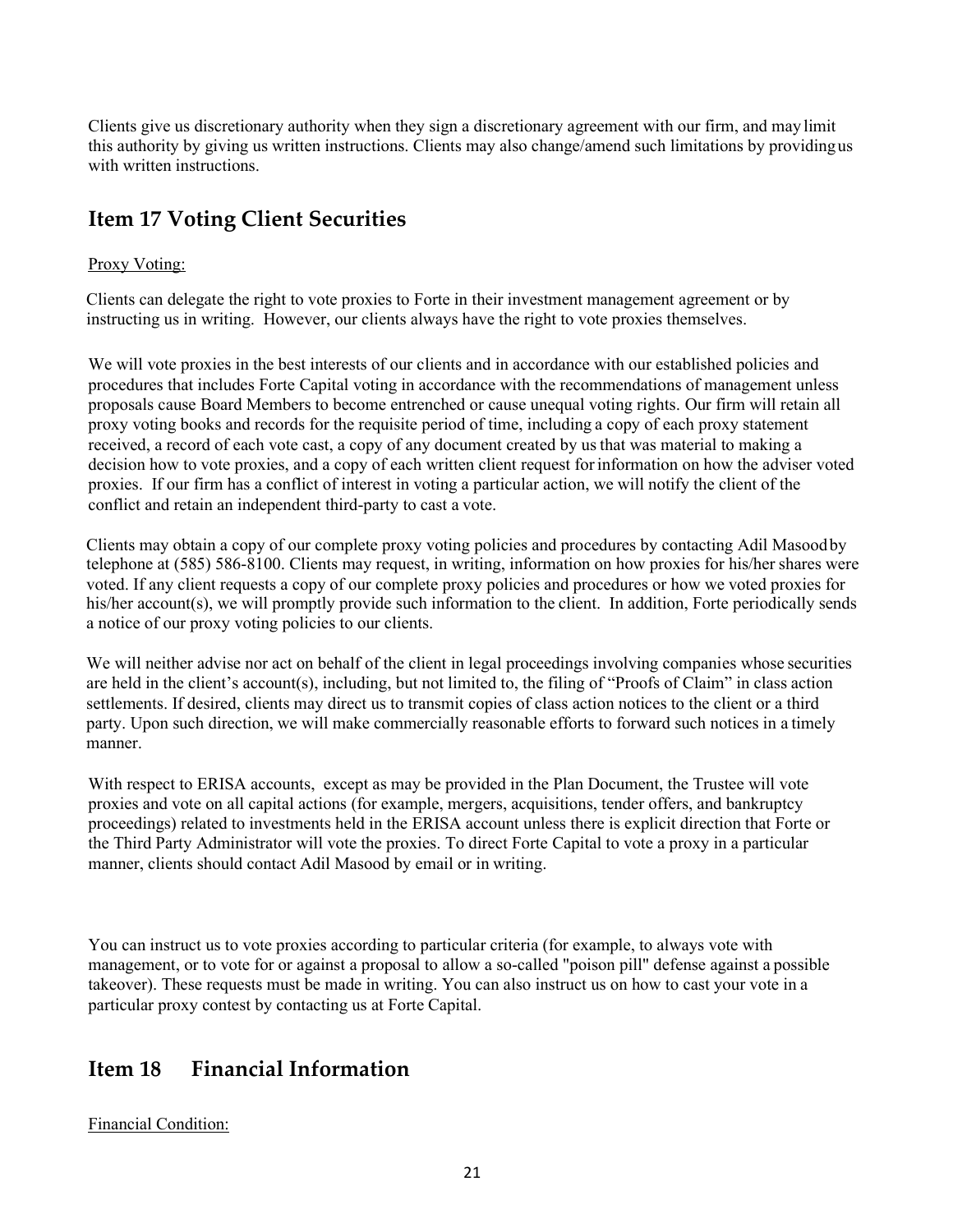Forte Capital, as a registered investment adviser, is required to provide you with certain financial information or disclosures about Forte Capital's financial condition. Forte Capital has no financial commitment that impairs the Firm's ability to meet contractual and fiduciary commitments to clients.

## Bankruptcy:

Forte Capital has not been the subject of a bankruptcy proceeding.

## Prepayment of Fees:

Under no circumstances do we require or solicit payment of fees in excess of \$1,200 per client more than six months in advance of services rendered. Therefore, we are not required to include a financial statement.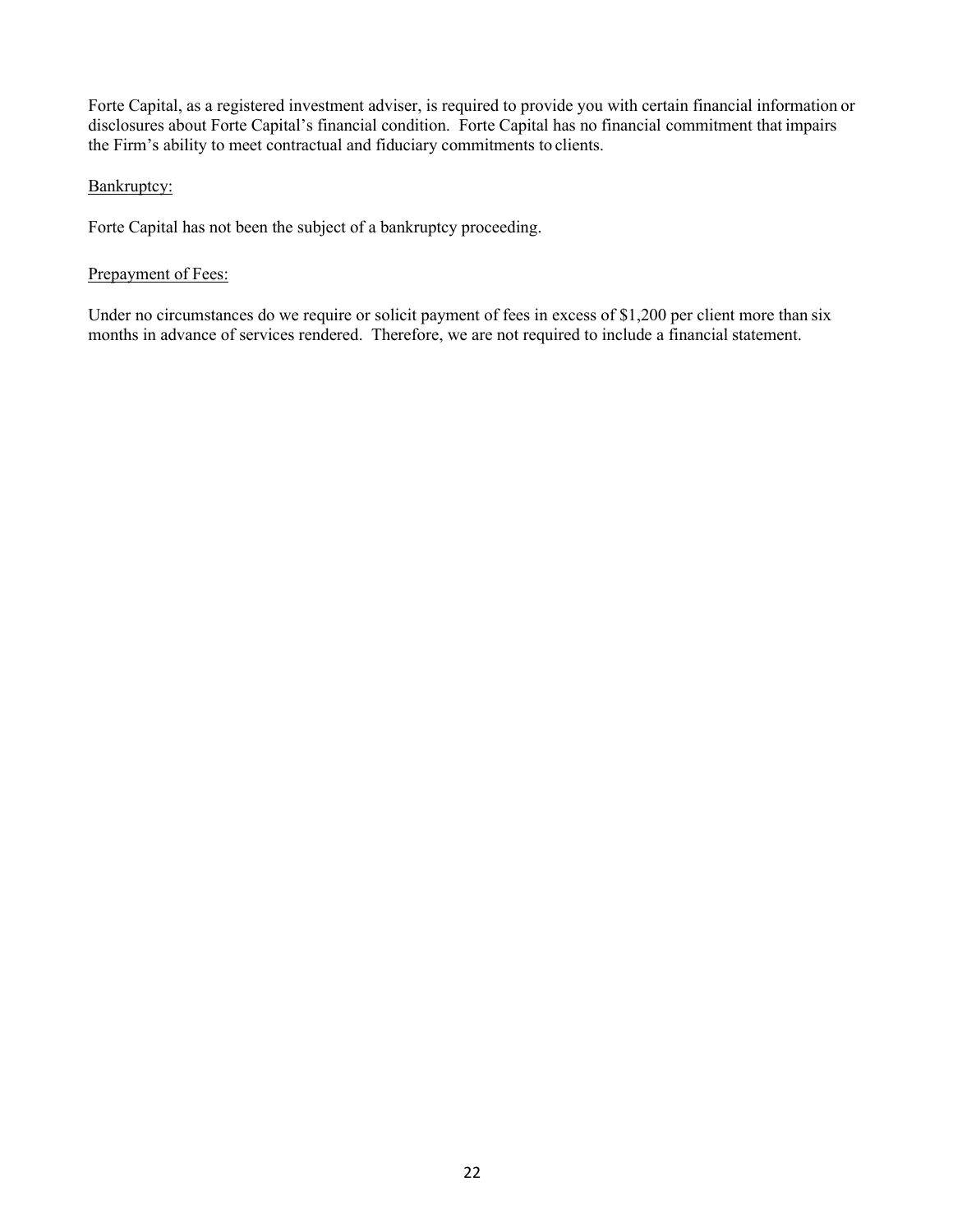**Part 2B of Form ADV:** *Brochure Supplement*



Forté Capital LLC

Adil G. Masood 400 Linden Oaks Suite 310 Rochester, NY 14625

585-586-8100

February 9, 2022

This brochure supplement provides information about Adil G. Masood that supplements the Forté Capital LLC brochure. You should have received a copy of that brochure. Please contact Adil Masood if you did not receive Forté Capital LLC's brochure or if you have any questions about the contents of this supplement.

Additional information about Adil G. Masood is available on the SEC's website at www.adviserinfo.sec.gov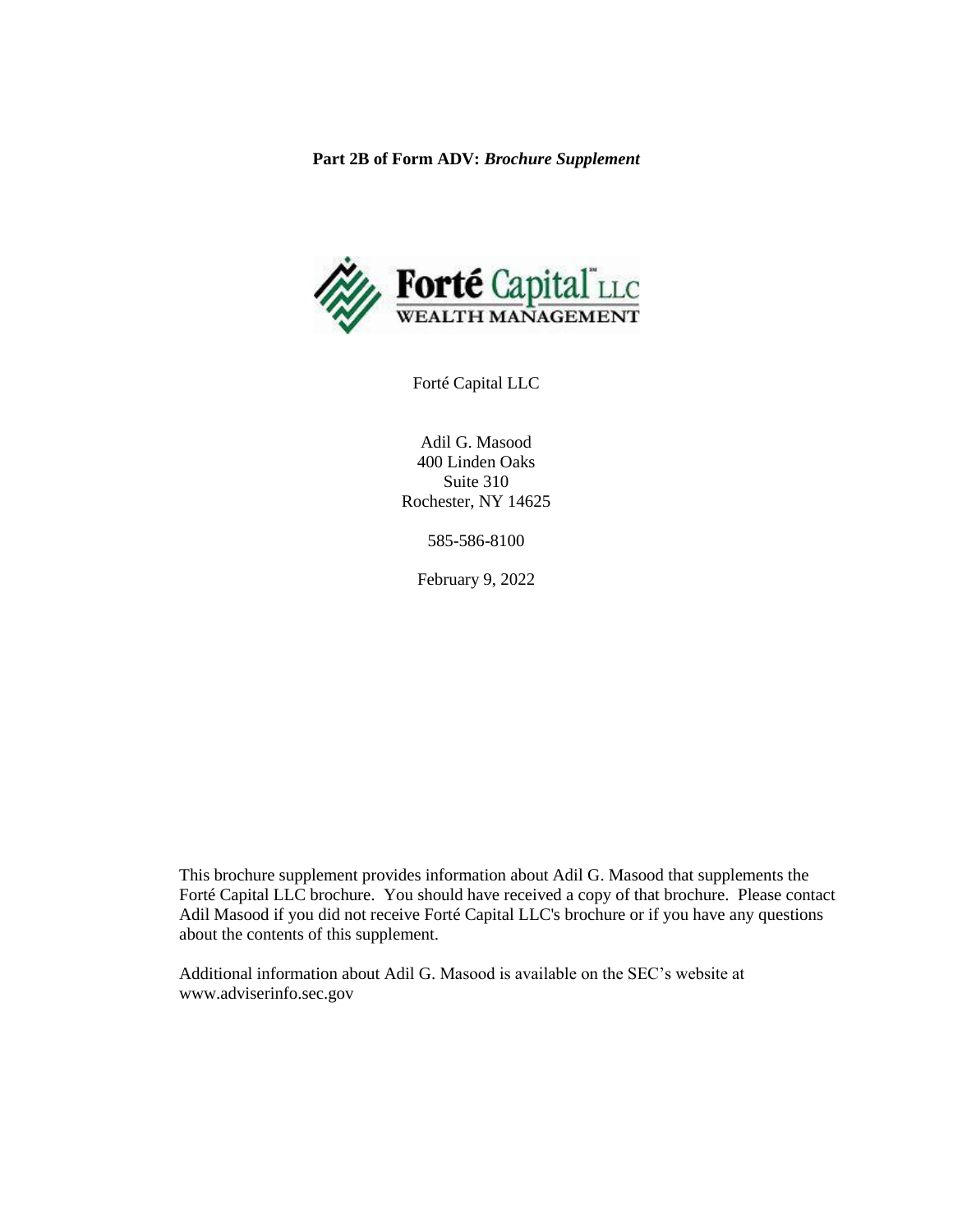#### **Item 2 Educational, Background and Business Experience**

**Full Legal Name:** Adil G. Masood **Born:** 1964

#### **Education**

University of Rochester; BA, Biology and Political Science; 1987 University of Rochester, William E. Simon Graduate School of Business Administration; MBA; 1989

#### **Business Experience**

Forté Capital LLC; Portfolio Manager, Chief Compliance Officer, and Member from 01/1999 to Present

#### **Designations**

Adil G. Masood earned the CPA designation in 1995 and is in good standing with the granting authority.

CPAs are licensed and regulated by their state boards of accountancy. New York State requires specific education, experience and testing requirements for licensure as a CPA. Additionally, all American Institute of Certified Public Accountants (AICPA) members are required to follow a rigorous Code of Professional Conduct which requires that they act with integrity, objectivity, due care, competence, fully disclose any conflicts of interest (and obtain client consent if a conflict exists), maintain client confidentiality, disclose to the client any commission or referral fees, and serve the public interest when providing financial services. The vast majority of state boards of accountancy have adopted the AICPA's *Code of Professional Conduct* within their state accountancy laws or have created their own.

#### **Item 3 Disciplinary Information**

Adil G. Masood has no reportable disciplinary history.

#### **Item 4 Other Business Activities**

A. Investment-Related Activities

1. Forte is a Member of Achieve Wealth Partners LLC ("AWP"), an SEC-registered investment adviser. AWP is related by common ownership and control to Forte and is inactive.

AWP has entered into an administrative services agreement with Forte. Under the terms of this agreement, Forte, for compensation, has undertaken to deliver various services to AWP, including providing AWP with office facilities and equipment, clerical, bookkeeping, accounting and recordkeeping services, back-office services, trading services, financial planning tools and services, legal services and marketing and advertising support.

AWP has entered into a consulting agreement with Forte. Under the terms of this agreement, Forte provides its proprietary investment recommendations to AWP. AWP, in its sole discretion, decides whether or not to implement any of the recommendations provided to it by Forte.

2. Adil G. Masood does not receive commissions, bonuses or other compensation on the sale of securities or other investment products.

#### B. Non Investment-Related Activities

Adil G. Masood is not engaged in any other business or occupation that provides substantial compensation or involves a substantial amount of his time.

#### **Item 5 Additional Compensation**

Adil G. Masood does not receive any economic benefit from a non-advisory client for the provision of advisory services.

#### **Item 6 Supervision**

Forté Capital has and provides investment advisory and supervisory services in accordance with Forté Capital's policies and procedures manual. The primary purpose of the Forté Capital's Rule 206(4)-7 policies and procedures is to comply with the requirements of supervision requirements of Section 203(e)(6) of the Investment Advisor's Act. Forté Capital's Chief Compliance Officer, Adil Masood, is primarily responsible for implementation of Forté Capital's policies and procedures. Should an employee or investment adviser representative of Forté Capital have any questions regarding the applicability/relevance of the Act, the Rules, any section thereof, or any section of the policies and procedures, he/she should address those questions with the Chief Compliance Officer. Adil Masood can be reached at (585) 586-8100.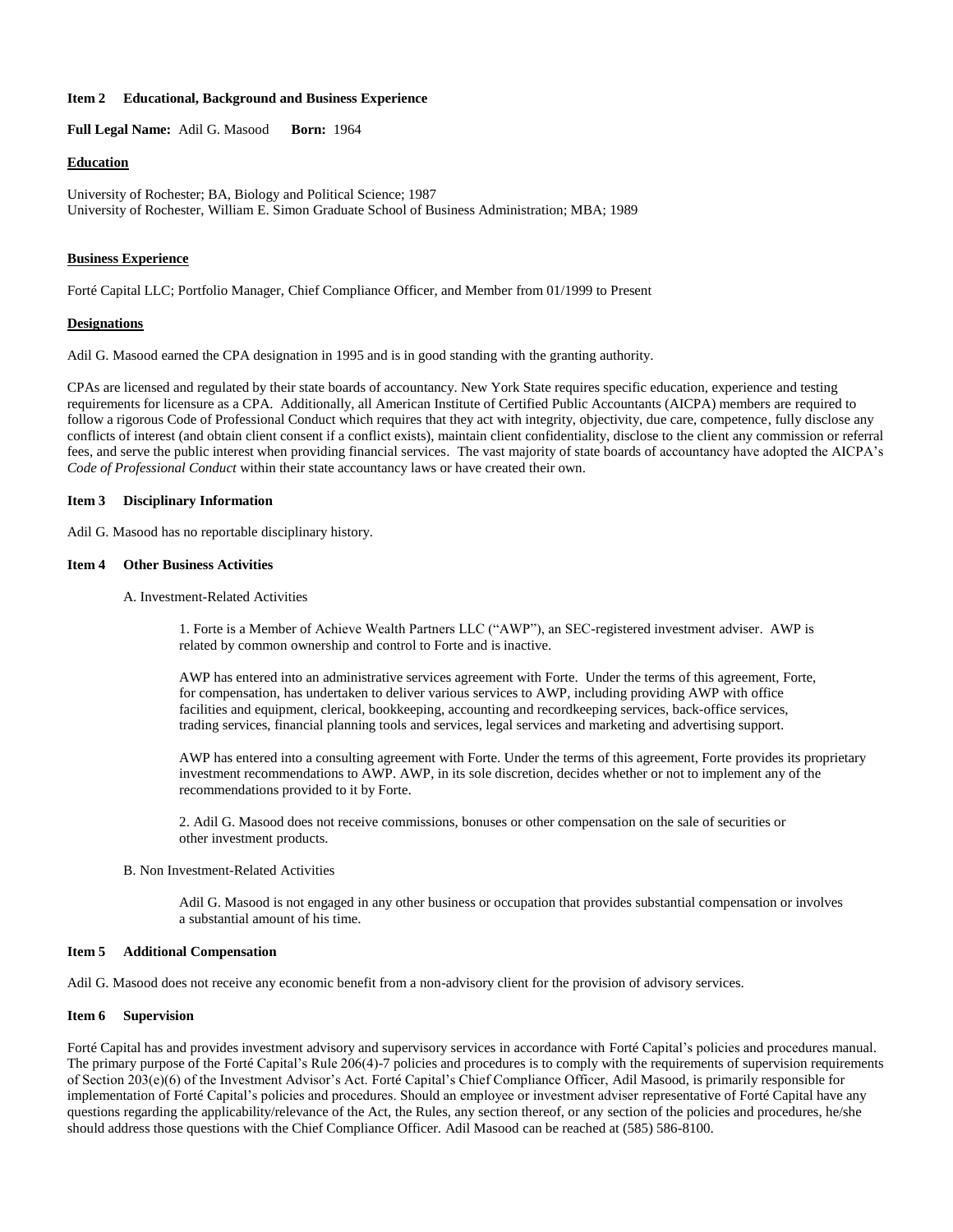**Part 2B of Form ADV:** *Brochure Supplement*



David W. Henion 400 Linden Oaks Suite 310 Rochester, NY 14625

585-586-8100

Forté Capital LLC

February 9, 2022

This brochure supplement provides information about David W. Henion that supplements the Forté Capital LLC brochure. You should have received a copy of that brochure. Please contact Adil Masood if you did not receive Forté Capital LLC's brochure or if you have any questions about the contents of this supplement.

Additional information about David W. Henion is available on the SEC's website at www.adviserinfo.sec.gov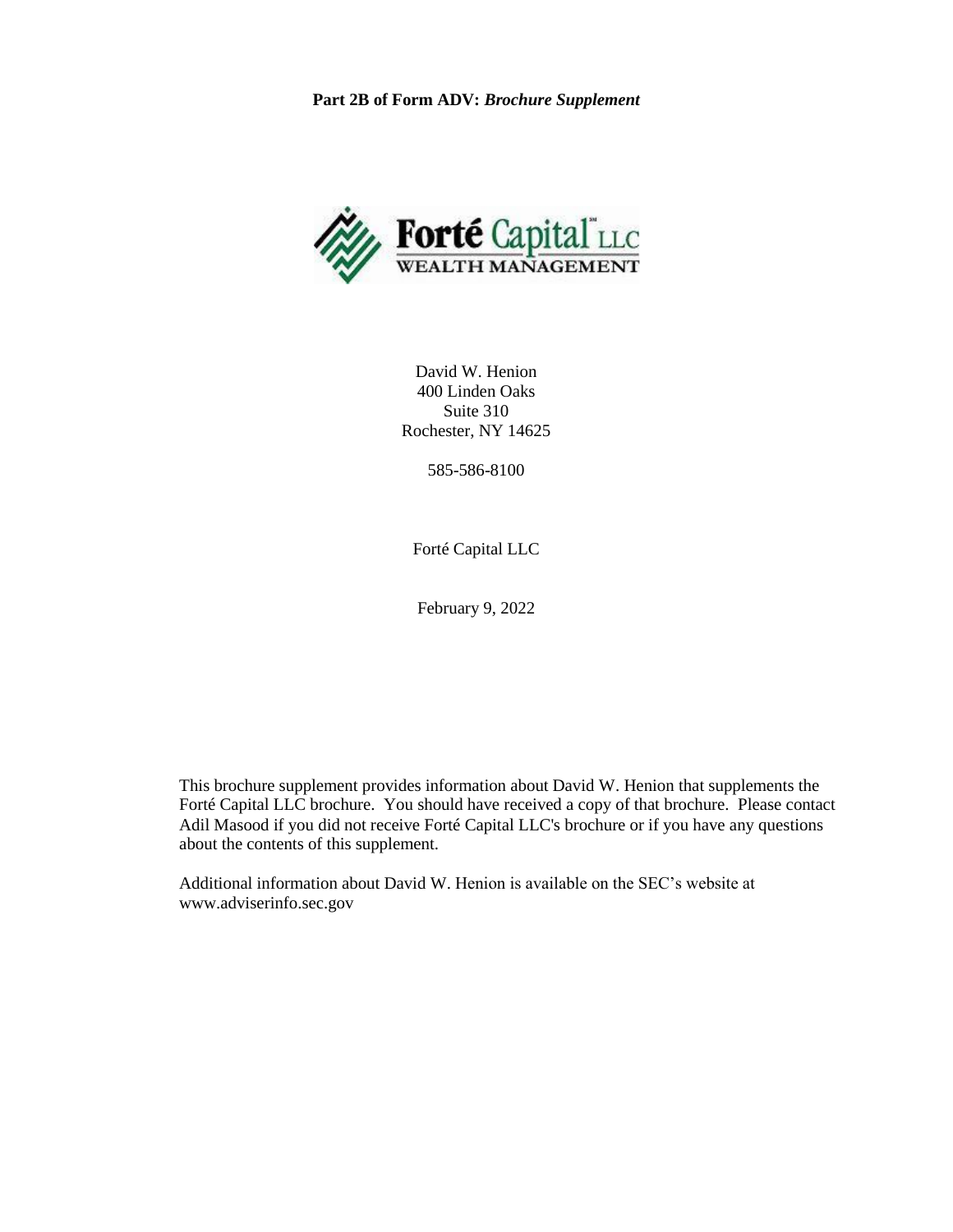#### **Item 2 Educational, Background and Business Experience**

**Full Legal Name:** David W. Henion **Born:** 1966

#### **Education**

Miami University; BS, Finance and Accounting; 1988

#### **Business Experience**

Forté Capital LLC; Portfolio Manager and Member from 09/1996 to Present

#### **Designations**

David W. Henion earned the CPA designation in 1992 and is in good standing with the granting authority.

CPAs are licensed and regulated by their state boards of accountancy. New York State requires specific education, experience and testing requirements for licensure as a CPA. Additionally, all American Institute of Certified Public Accountants (AICPA) members are required to follow a rigorous Code of Professional Conduct which requires that they act with integrity, objectivity, due care, competence, fully disclose any conflicts of interest (and obtain client consent if a conflict exists), maintain client confidentiality, disclose to the client any commission or referral fees, and serve the public interest when providing financial services. The vast majority of state boards of accountancy have adopted the AICPA's *Code of Professional Conduct* within their state accountancy laws or have created their own.

#### **Item 3 Disciplinary Information**

David W. Henion has no reportable disciplinary history.

#### **Item 4 Other Business Activities**

A. Investment-Related Activities

1. Forte is a Member of Achieve Wealth Partners LLC ("AWP"), an SEC-registered investment adviser. AWP is related by common ownership and control to Forte and is inactive.

AWP has entered into an administrative services agreement with Forte. Under the terms of this agreement, Forte, for compensation, has undertaken to deliver various services to AWP, including providing AWP with office facilities and equipment, clerical, bookkeeping, accounting and recordkeeping services, back-office services, trading services, financial planning tools and services, legal services and marketing and advertising support.

AWP has entered into a consulting agreement with Forte. Under the terms of this agreement, Forte provides its proprietary investment recommendations to AWP. AWP, in its sole discretion, decides whether or not to implement any of the recommendations provided to it by Forte.

2. David W. Henion does not receive commissions, bonuses or other compensation on the sale of securities or other investment products.

#### B. Non Investment-Related Activities

David W. Henion is not engaged in any other business or occupation that provides substantial compensation or involves a substantial amount of his time.

#### **Item 5 Additional Compensation**

David W. Henion does not receive any economic benefit from a non-advisory client for the provision of advisory services.

#### **Item 6 Supervision**

Forté Capital has and provides investment advisory and supervisory services in accordance with Forté Capital's policies and procedures manual. The primary purpose of the Forté Capital's Rule 206(4)-7 policies and procedures is to comply with the requirements of supervision requirements of Section 203(e)(6) of the Investment Advisor's Act. Forté Capital's Chief Compliance Officer, Adil Masood, is primarily responsible for implementation of Forté Capital's policies and procedures. Should an employee or investment adviser representative of Forté Capital have any questions regarding the applicability/relevance of the Act, the Rules, any section thereof, or any section of the policies and procedures, he/she should address those questions with the Chief Compliance Officer. Adil Masood can be reached at (585) 586-8100.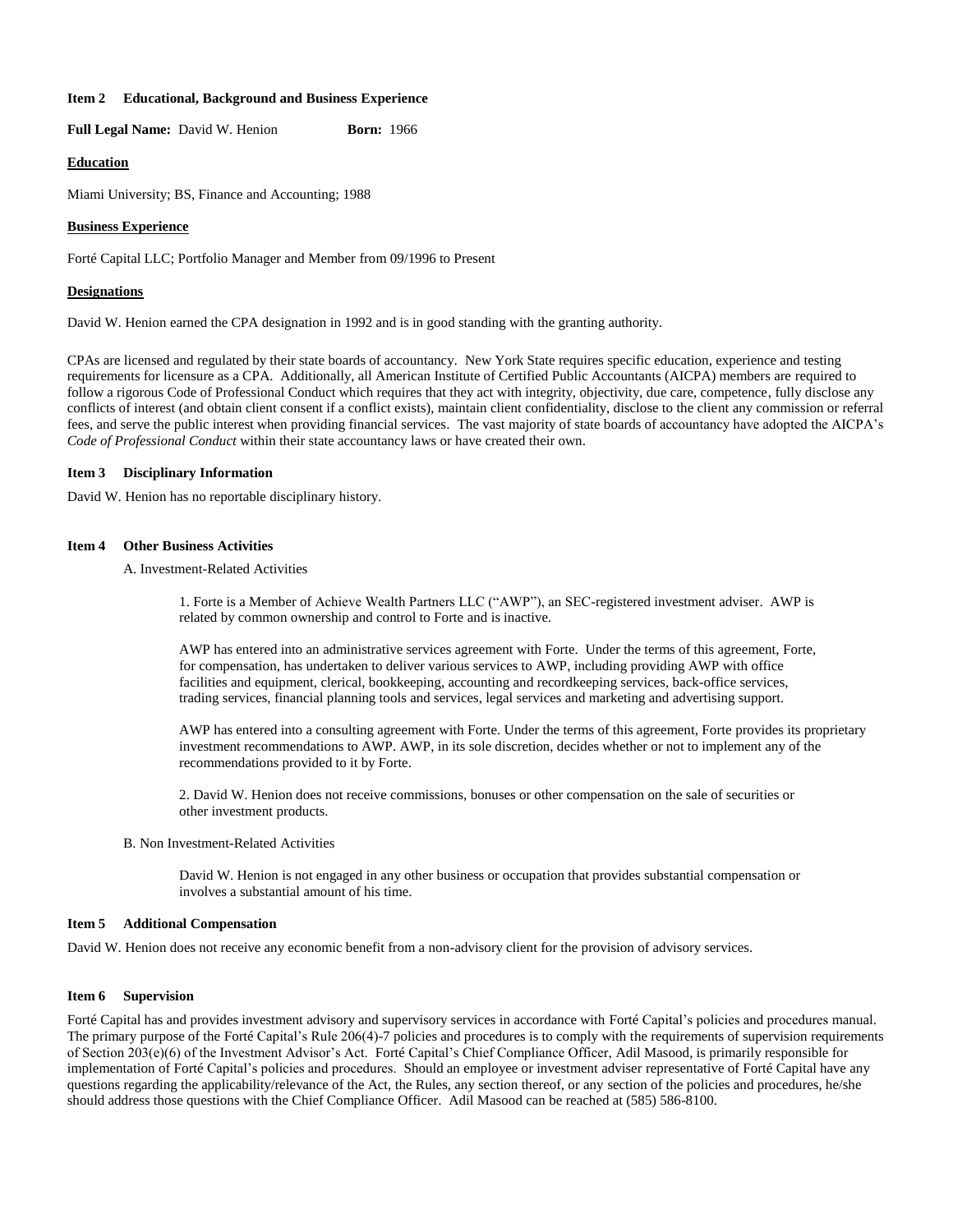**Part 2B of Form ADV:** *Brochure Supplement*



Dennis E. Lohouse 400 Linden Oaks Suite 310 Rochester, NY 14625

585-586-8100

Forté Capital LLC

February 9, 2022

This brochure supplement provides information about Dennis E. Lohouse that supplements the Forté Capital LLC brochure. You should have received a copy of that brochure. Please contact Adil Masood if you did not receive Forté Capital LLC's brochure or if you have any questions about the contents of this supplement.

Additional information about Dennis E. Lohouse is available on the SEC's website at www.adviserinfo.sec.gov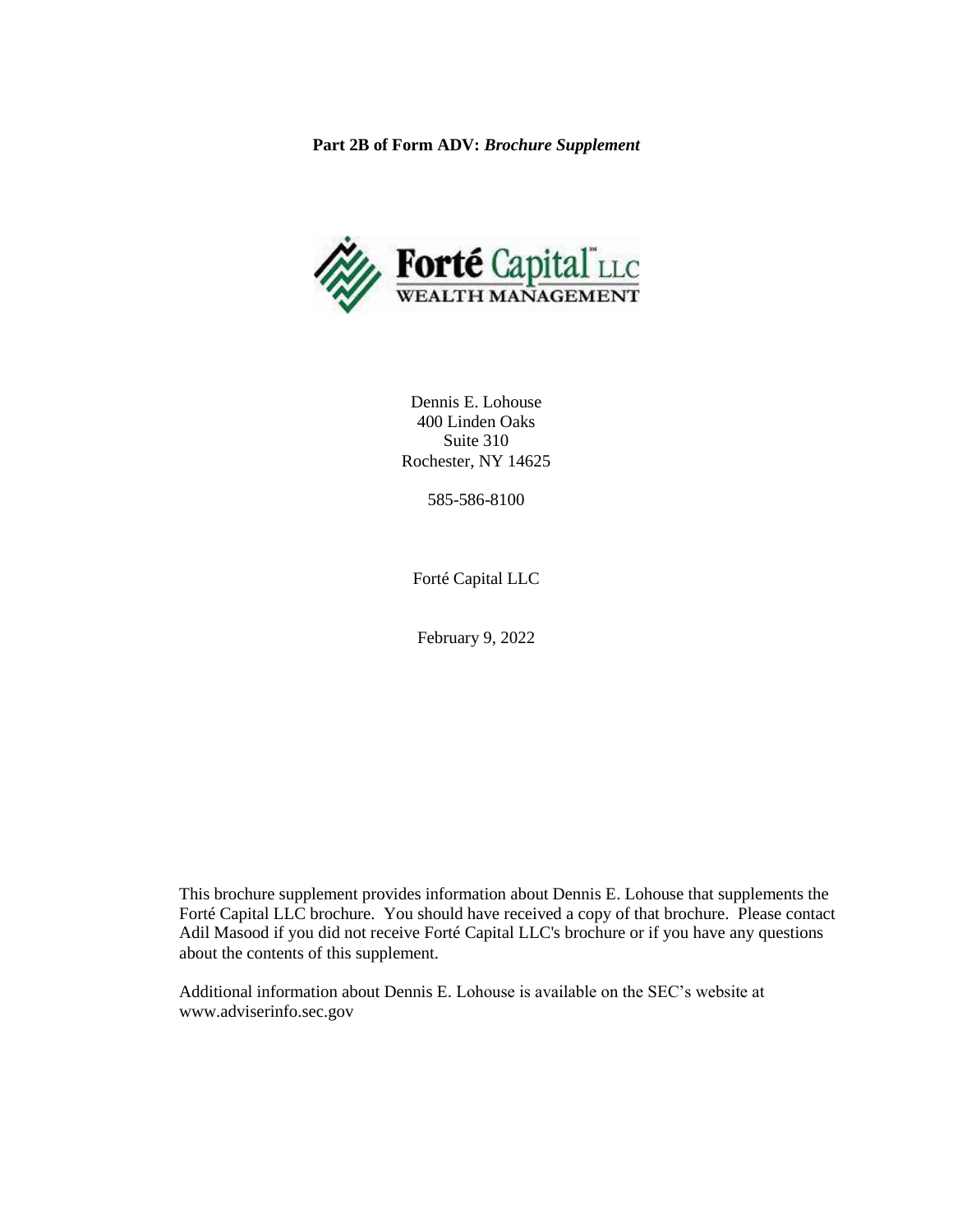#### **Item 2 Educational, Background and Business Experience**

Full Legal Name: Dennis E. Lohouse **Born: 1953** 

#### **Education**

State University of New York at Buffalo; BA, Psychology; 1971 State University of New York at Buffalo; MS, Economics; 1982 University of Rochester, Simon School; MBA, Finance and Accounting; 1986

#### **Business Experience**

Bryce Capital LLC; Principal and Portfolio Manager; from 01/1999 to 09/2009 Forté Capital LLC; Member and Portfolio Manager from 10/2009 to Present

#### **Designations**

Dennis E. Lohouse earned the CFA designation in 1997 and is in good standing with the granting authority.

The Chartered Financial Analyst (CFA®) charter is a professional designation established in 1962 and awarded by CFA Institute. To earn the CFA® charter, candidates must pass three sequential, six-hour examinations over two to four years. The three levels of the CFA Program test a wide range of investment topics, including ethical and professional standards, fixed-income analysis, alternative and derivative investments, and portfolio management and wealth planning. In addition, CFA charterholders must have at least four years of acceptable professional experience in the investment decision-making process and must commit to abide by, and annually reaffirm, their adherence to the CFA Institute Code of Ethics and Standards of Professional Conduct.

#### **Item 3 Disciplinary Information**

Dennis E. Lohouse has no reportable disciplinary history.

#### **Item 4 Other Business Activities**

A. Investment-Related Activities

1. Forte is a Member of Achieve Wealth Partners LLC ("AWP"), an SEC-registered investment adviser. AWP is related by common ownership and control to Forte and is inactive.

AWP has entered into an administrative services agreement with Forte. Under the terms of this agreement, Forte, for compensation, has undertaken to deliver various services to AWP, including providing AWP with office facilities and equipment, clerical, bookkeeping, accounting and recordkeeping services, back-office services, trading services, financial planning tools and services, legal services and marketing and advertising support.

AWP has entered into a consulting agreement with Forte. Under the terms of this agreement, Forte provides its proprietary investment recommendations to AWP. AWP, in its sole discretion, decides whether or not to implement any of the recommendations provided to it by Forte.

2. Dennis E. Lohouse does not receive commissions, bonuses or other compensation on the sale of securities or other investment products.

#### B. Non Investment-Related Activities

Dennis E. Lohouse is not engaged in any other business or occupation that provides substantial compensation or involves a substantial amount of his time.

#### **Item 5 Additional Compensation**

Dennis E. Lohouse does not receive any economic benefit from a non-advisory client for the provision of advisory services.

#### **Item 6 Supervision**

Forté Capital has and provides investment advisory and supervisory services in accordance with Forté Capital's policies and procedures manual. The primary purpose of the Forté Capital's Rule 206(4)-7 policies and procedures is to comply with the requirements of supervision requirements of Section 203(e)(6) of the Investment Advisor's Act. Forté Capital's Chief Compliance Officer, Adil Masood, is primarily responsible for implementation of Forté Capital's policies and procedures. Should an employee or investment adviser representative of Forté Capital have any questions regarding the applicability/relevance of the Act, the Rules, any section thereof, or any section of the policies and procedures, he/she should address those questions with the Chief Compliance Officer. Adil Masood can be reached at (585) 586-8100.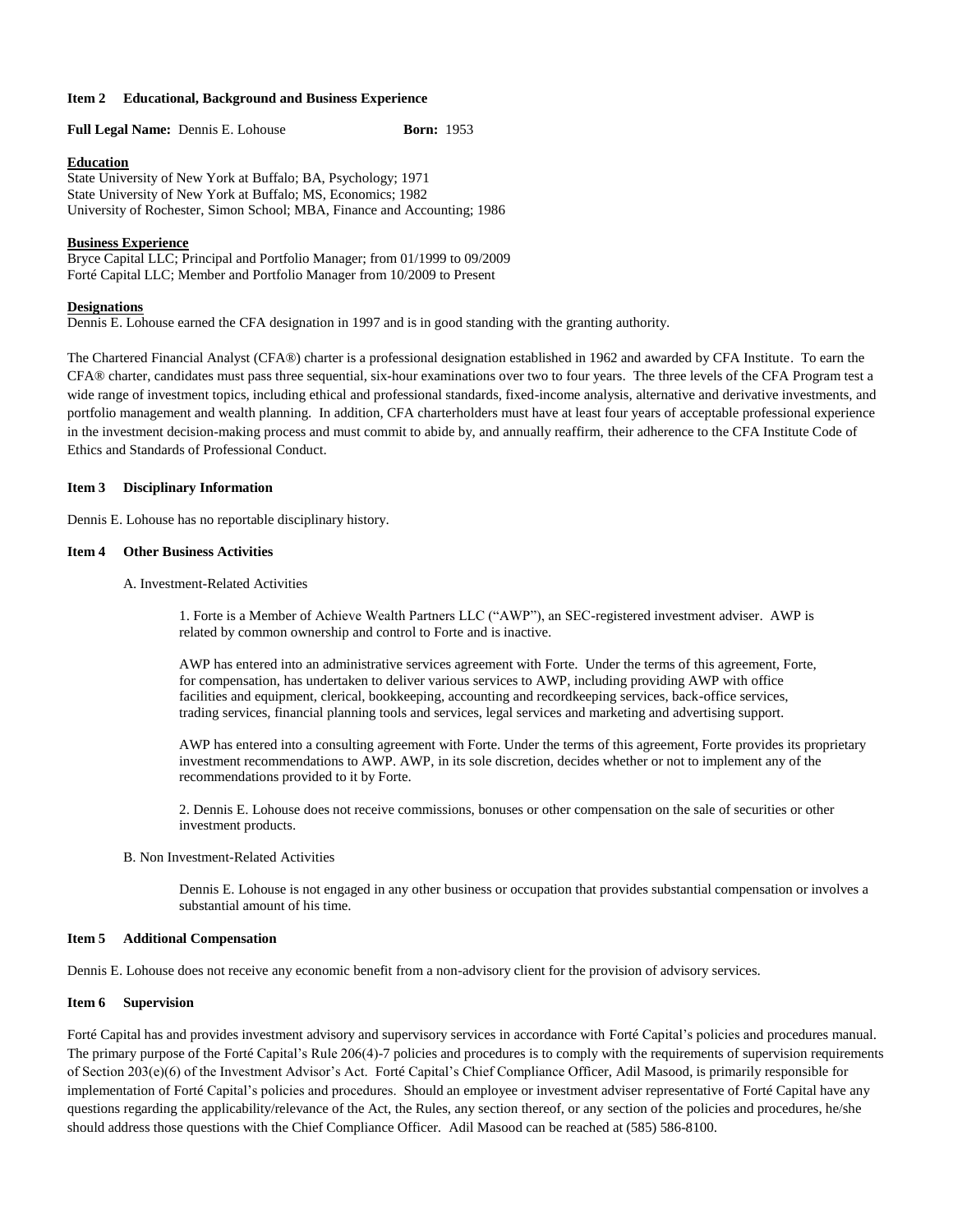**Part 2B of Form ADV:** *Brochure Supplement*



Edmond D. Sheidlower 400 Linden Oaks Suite 310 Rochester, NY 14625

585-586-8100

Forté Capital LLC

February 9, 2022

This brochure supplement provides information about Edmond D. Sheidlower that supplements the Forté Capital LLC brochure. You should have received a copy of that brochure. Please contact Adil Masood if you did not receive Forté Capital LLC's brochure or if you have any questions about the contents of this supplement.

Additional information about Edmond D. Sheidlower is available on the SEC's website at www.adviserinfo.sec.gov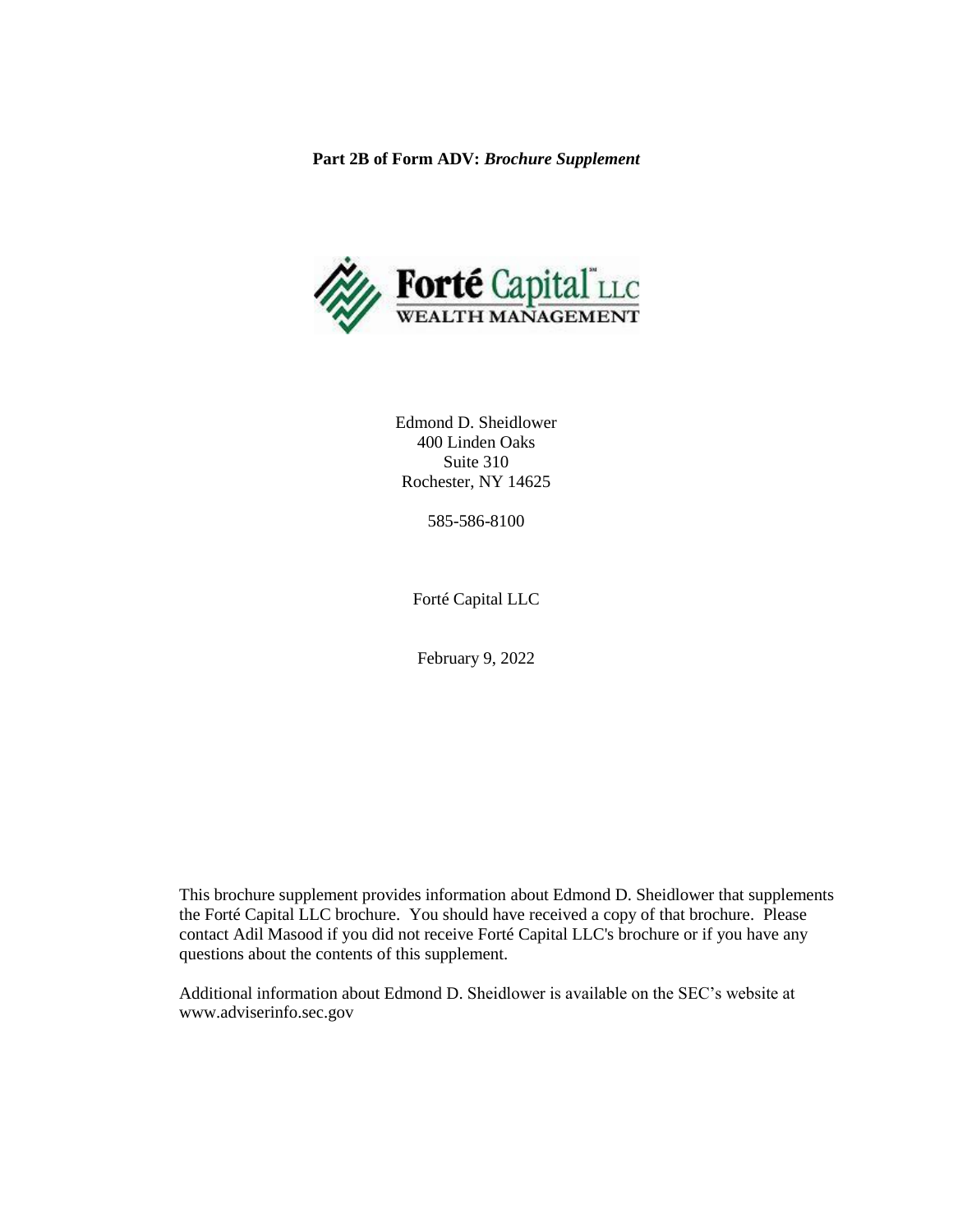#### **Item 2 Educational, Background and Business Experience**

Full Legal Name: Edmond D. Sheidlower **Born:** 1966

#### **Education**

Hobart College; BA, Economics; 1988

#### **Business Experience**

Bryce Capital LLC; Principal and Portfolio Manager; from 01/1999 to 09/2009 Forté Capital LLC; Member and Portfolio Manager from 10/2009 to Present

#### **Designations**

Edmond D. Sheidlower earned the CMFC designation in 1998 and is in good standing with the granting authority. Individuals who hold the CMFC® designation have completed a course of study encompassing all aspects of mutual funds and their uses as investment vehicles. The program is designed for approximately 120-150 hours of self-study. The program is self-paced and must be completed within one year from enrollment.

#### **Item 3 Disciplinary Information**

Edmond D. Sheidlower has no reportable disciplinary history.

#### **Item 4 Other Business Activities**

A. Investment-Related Activities

1. . Forte is a Member of Achieve Wealth Partners LLC ("AWP"), an SEC-registered investment adviser. AWP is related by common ownership and control to Forte and is inactive.

AWP has entered into an administrative services agreement with Forte. Under the terms of this agreement, Forte, for compensation, has undertaken to deliver various services to AWP, including providing AWP with office facilities and equipment, clerical, bookkeeping, accounting and recordkeeping services, back-office services, trading services, financial planning tools and services, legal services and marketing and advertising support.

AWP has entered into a consulting agreement with Forte. Under the terms of this agreement, Forte provides its proprietary investment recommendations to AWP. AWP, in its sole discretion, decides whether or not to implement any of the recommendations provided to it by Forte.

2. Edmond D. Sheidlower does not receive commissions, bonuses or other compensation on the sale of securities or other investment products.

#### B. Non Investment-Related Activities

Edmond D. Sheidlower is not engaged in any other business or occupation that provides substantial compensation or involves a substantial amount of his time

#### **Item 5 Additional Compensation**

Edmond D. Sheidlower does not receive any economic benefit from a non-advisory client for the provision of advisory services.

#### **Item 6 Supervision**

Forté Capital has and provides investment advisory and supervisory services in accordance with Forté Capital's policies and procedures manual. The primary purpose of the Forté Capital's Rule 206(4)-7 policies and procedures is to comply with the requirements of supervision requirements of Section 203(e)(6) of the Investment Advisor's Act. Forté Capital's Chief Compliance Officer, Adil Masood, is primarily responsible for implementation of Forté Capital's policies and procedures. Should an employee or investment adviser representative of Forté Capital have any questions regarding the applicability/relevance of the Act, the Rules, any section thereof, or any section of the policies and procedures, he/she should address those questions with the Chief Compliance Officer. Adil Masood can be reached at (585) 586-8100.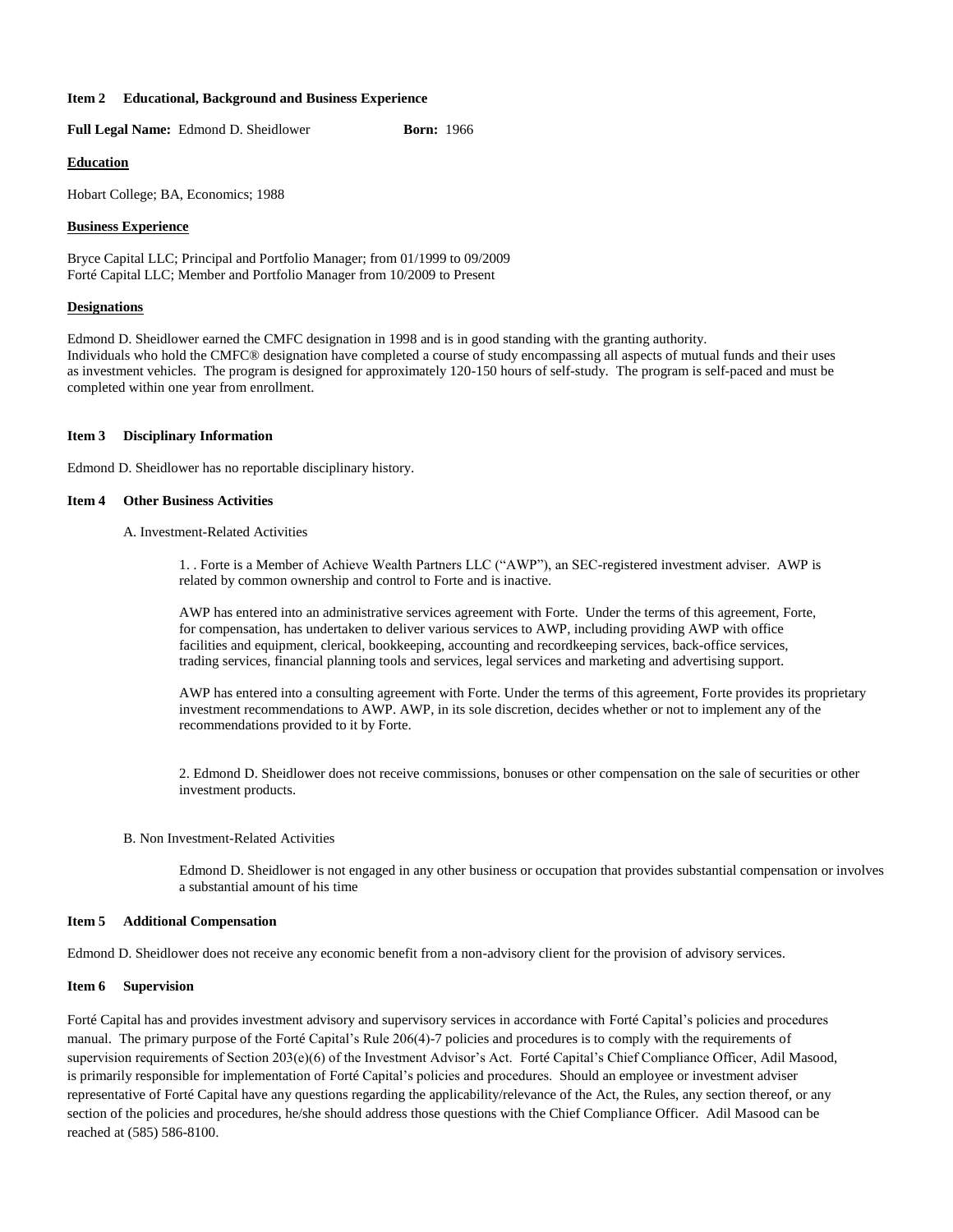**Part 2B of Form ADV:** *Brochure Supplement*



Richard B. Nathan 97624 Franklin Ridge Chapel Hill, NC 27517

585-586-8100

Forté Capital LLC

February 9, 2022

This brochure supplement provides information about Richard B. Nathan that supplements the Forté Capital LLC brochure. You should have received a copy of that brochure. Please contact Adil Masood if you did not receive Forté Capital LLC's brochure or if you have any questions about the contents of this supplement.

Additional information about Richard B. Nathan is available on the SEC's website at www.adviserinfo.sec.gov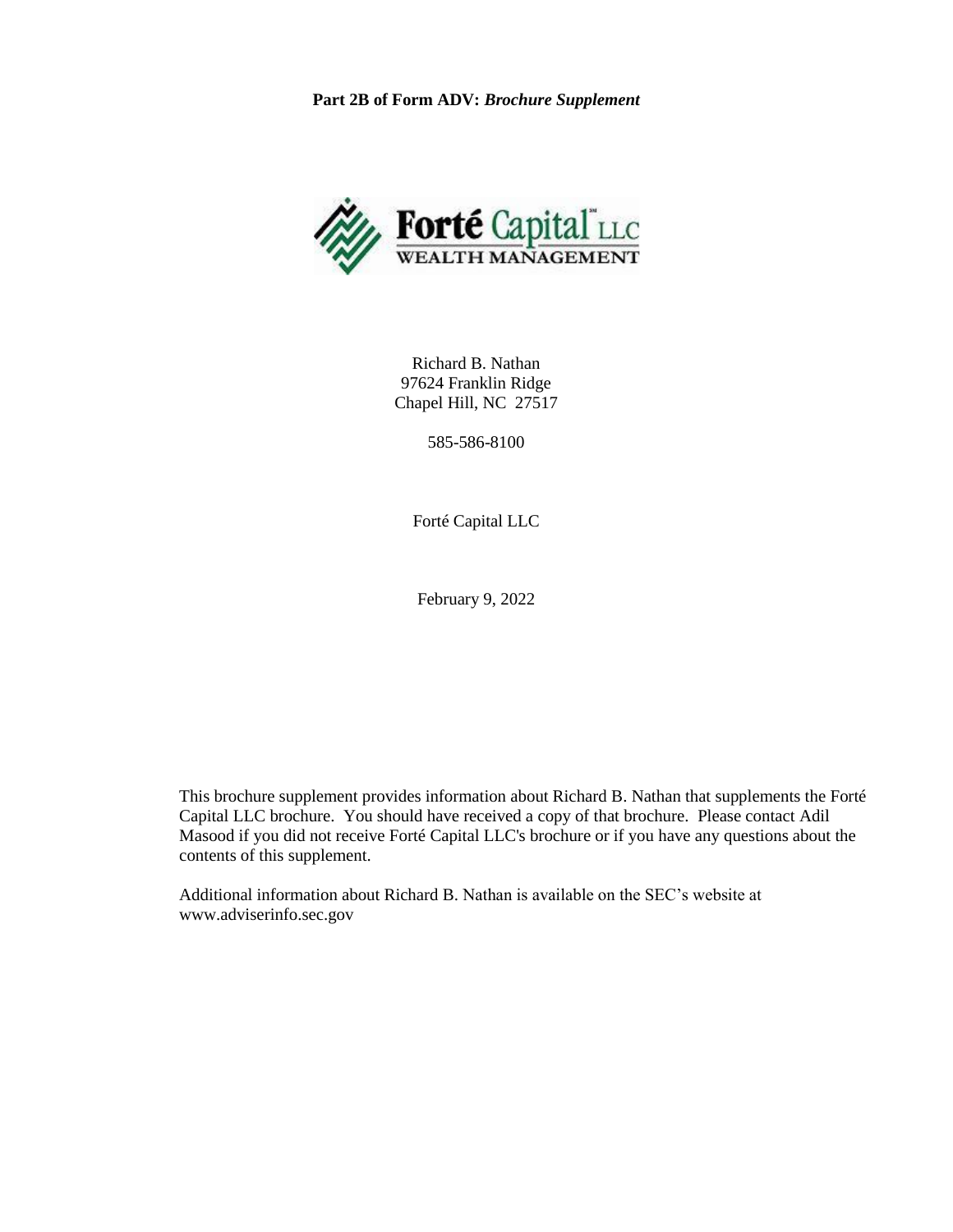#### **Item 2 Educational, Background and Business Experience**

**Full Legal Name:** Richard B. Nathan **Born:** 1961

#### **Education**

University of Massachusetts; BS, Business Administration/Accounting; 1984 Florida International University; MS, Taxation; 1991

#### **Business Experience**

Forté Capital LLC; Director of Research, Portfolio Manager, Member from 02/1997 to 01/01/2016 and Advisor from 01/01/2016 to Present

#### **Item 3 Disciplinary Information**

Richard B. Nathan has no reportable disciplinary history.

#### **Item 4 Other Business Activities**

A. Investment-Related Activities

1. Richard B. Nathan is not engaged in any other investment-related activities.

2. Richard B. Nathan does not receive commissions, bonuses or other compensation on the sale of securities or

other investment products.

B. Non Investment-Related Activities

Richard B. Nathan owns Second Act Artisan Cheese. This activity does not provide substantial compensation or involves a substantial amount of his time.

### **Item 5 Additional Compensation**

Richard B. Nathan does not receive any economic benefit from a non-advisory client for the provision of advisory services.

#### **Item 6 Supervision**

Forté Capital has and provides investment advisory and supervisory services in accordance with Forté Capital's policies and procedures manual. The primary purpose of the Forté Capital's Rule 206(4)-7 policies and procedures is to comply with the requirements of supervision requirements of Section 203(e)(6) of the Investment Advisor's Act. Forté Capital's Chief Compliance Officer, Adil Masood, is primarily responsible for implementation of Forté Capital's policies and procedures. Should an employee or investment adviser representative of Forté Capital have any questions regarding the applicability/relevance of the Act, the Rules, any section thereof, or any section of the policies and procedures, he/she should address those questions with the Chief Compliance Officer. Adil Masood can be reached at (585) 586-8100.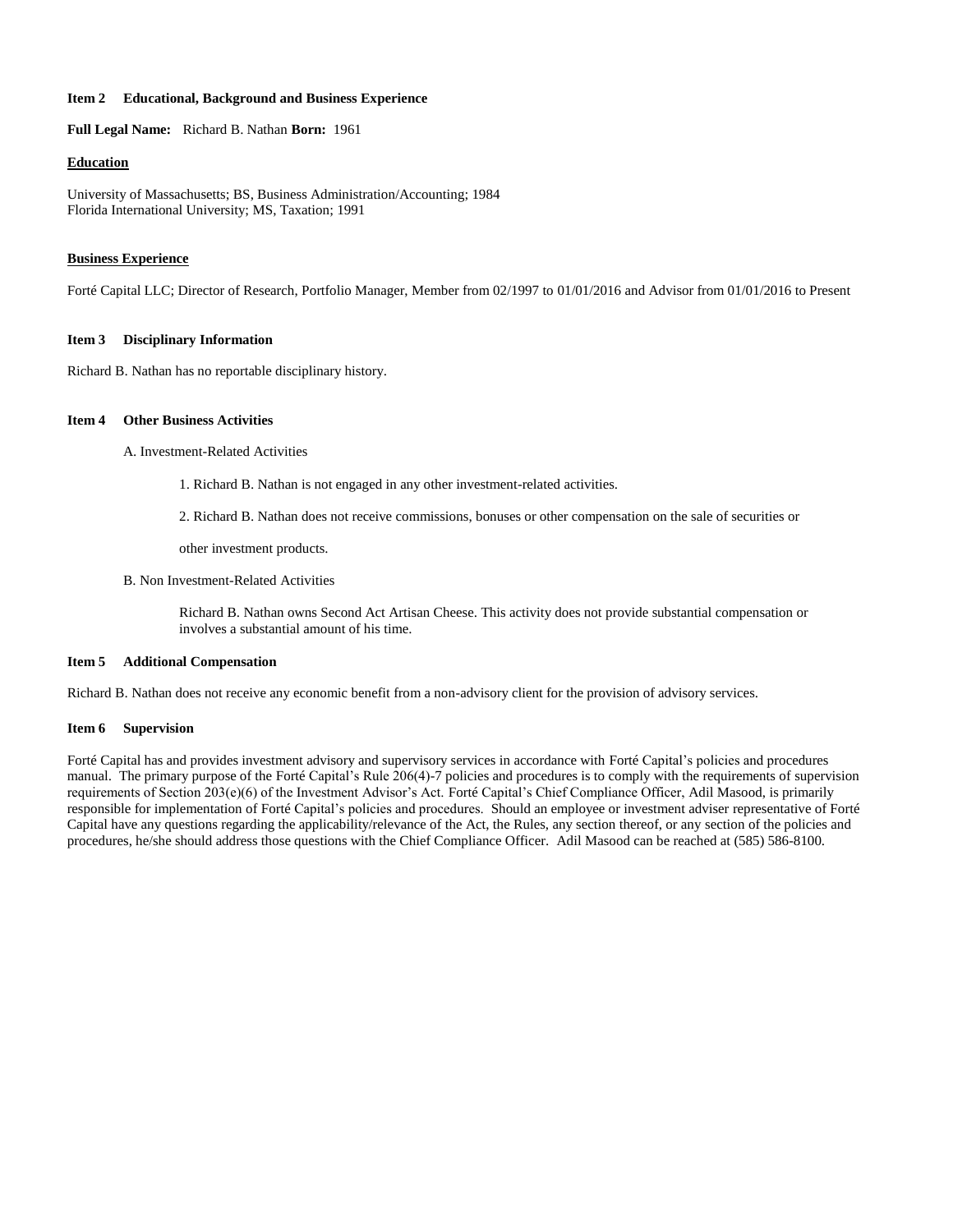**Part 2B of Form ADV:** *Brochure Supplement*



Christopher B. Marvin 85 Hudson St. Falmouth, MA 02540

585-586-8100

Forté Capital LLC

February 9, 2022

This brochure supplement provides information about Christopher Marvin that supplements the Forté Capital LLC brochure. You should have received a copy of that brochure. Please contact Adil Masood if you did not receive Forté Capital LLC's brochure or if you have any questions about the contents of this supplement.

Additional information about Christopher Marvin is available on the SEC's website at www.adviserinfo.sec.gov